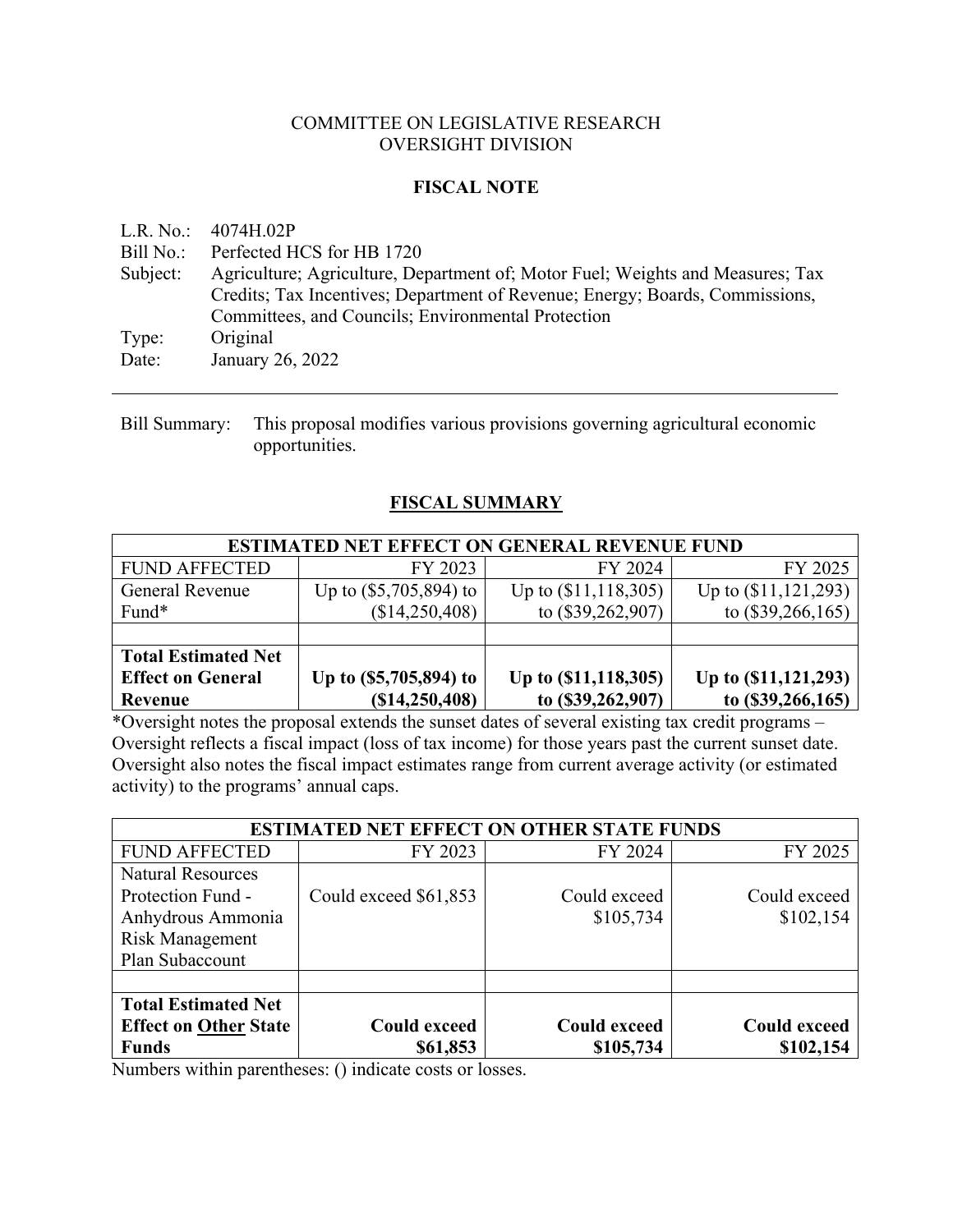L.R. No. 4074H.02P Bill No. Perfected HCS for HB 1720 Page **2** of **31** January 26, 2022

| <b>ESTIMATED NET EFFECT ON FEDERAL FUNDS</b> |         |         |         |  |  |  |
|----------------------------------------------|---------|---------|---------|--|--|--|
| <b>FUND AFFECTED</b>                         | FY 2023 | FY 2024 | FY 2025 |  |  |  |
|                                              |         |         |         |  |  |  |
|                                              |         |         |         |  |  |  |
| <b>Total Estimated Net</b>                   |         |         |         |  |  |  |
| <b>Effect on All Federal</b>                 |         |         |         |  |  |  |
| <b>Funds</b>                                 | \$0     | \$0     |         |  |  |  |

|                            |         | <b>ESTIMATED NET EFFECT ON FULL TIME EQUIVALENT (FTE)</b> |         |
|----------------------------|---------|-----------------------------------------------------------|---------|
| <b>FUND AFFECTED</b>       | FY 2023 | FY 2024                                                   | FY 2025 |
| <b>General Revenue</b>     |         |                                                           |         |
| Fund                       | 3 FTE   | 3 FTE                                                     | 3 FTE   |
| <b>NATURAL</b>             |         |                                                           |         |
| <b>RESOURCES</b>           |         |                                                           |         |
| <b>PROTECTION</b>          |         |                                                           |         |
| FUND-                      |         |                                                           |         |
| <b>ANHYDROUS</b>           |         |                                                           |         |
| <b>AMMONIA RISK</b>        |         |                                                           |         |
| <b>MANAGEMENT</b>          |         |                                                           |         |
| <b>PLAN</b>                | 3 FTE   | 3 FTE                                                     | 3 FTE   |
| <b>SUBACCOUNT</b>          |         |                                                           |         |
|                            |         |                                                           |         |
|                            |         |                                                           |         |
| <b>Total Estimated Net</b> |         |                                                           |         |
| <b>Effect on FTE</b>       | 6 FTE   | 6 FTE                                                     | 6 FTE   |

 $\boxtimes$  Estimated Net Effect (expenditures or reduced revenues) expected to exceed \$250,000 in any of the three fiscal years after implementation of the act or at full implementation of the act.

 $\Box$  Estimated Net Effect (savings or increased revenues) expected to exceed \$250,000 in any of the three fiscal years after implementation of the act or at full implementation of the act.

| <b>ESTIMATED NET EFFECT ON LOCAL FUNDS</b> |         |         |                        |  |  |  |
|--------------------------------------------|---------|---------|------------------------|--|--|--|
| <b>FUND AFFECTED</b>                       | FY 2023 | FY 2024 | $\mathbf{F}\mathbf{V}$ |  |  |  |
|                                            |         |         |                        |  |  |  |
| \$0<br>\$0<br><b>Local Government</b>      |         |         |                        |  |  |  |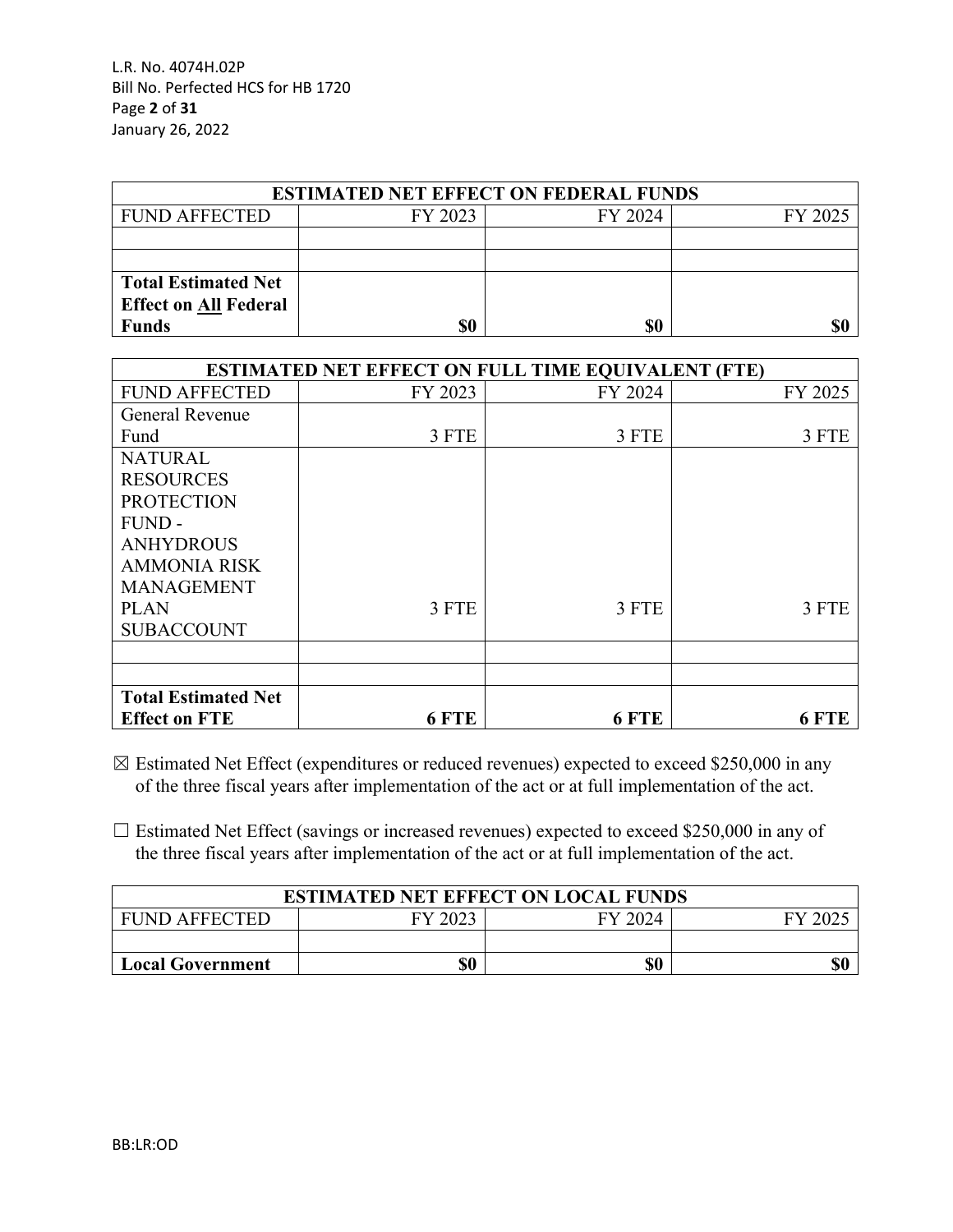L.R. No. 4074H.02P Bill No. Perfected HCS for HB 1720 Page **3** of **31** January 26, 2022

### **FISCAL ANALYSIS**

#### ASSUMPTION

#### **§60.301, 60.315 & 60.345– Laws Regarding Land Survey**

Officials from the **Missouri Department of Transportation, Office of Administration – Budget & Planning, Department of Natural Resources**, **Department of Revenue**, **Joint Committee on Administrative Rules**, **Office of the State Treasurer, State Tax Commission**, **City of Kansas City**, **City of Saint Louis – Budget Division**, and **City of Springfield** each assume this proposal would not have an impact on their respective organizations.

In response to the previous version of this proposal, officials from the **Department of Economic Development** & **Missouri Department of Agriculture** both, assumed the proposal would not have a fiscal impact on their respective organizations.

**Oversight** notes that the above mentioned agencies have stated the proposal would not have a direct fiscal impact on their organization. Oversight does not have any information to the contrary. Therefore, Oversight will reflect a zero impact on the fiscal note for these sections.

#### **§135.305- Wood Energy Tax Credit**

Officials from the **Department of Revenue (DOR)** note:

The proposed legislation would reauthorize the Missouri wood energy producer tax credit until June 30, 2028. DOR notes the Wood Energy Tax Credit has a \$6 million annual cap that is subject to appropriations. The legislature appropriated \$1 million in credits in FY 2018 and FY 2019. For FY 2020 they appropriated \$1.5 million and in FY 2021 they appropriated \$740,000. This credit does not currently allow authorization of additional credits after June 30, 2020 (FY 2021) as the credit has sunset.

For informational purposes, the Department is showing the issuance and redemption of these credits over the last several years. These credits began in 1985.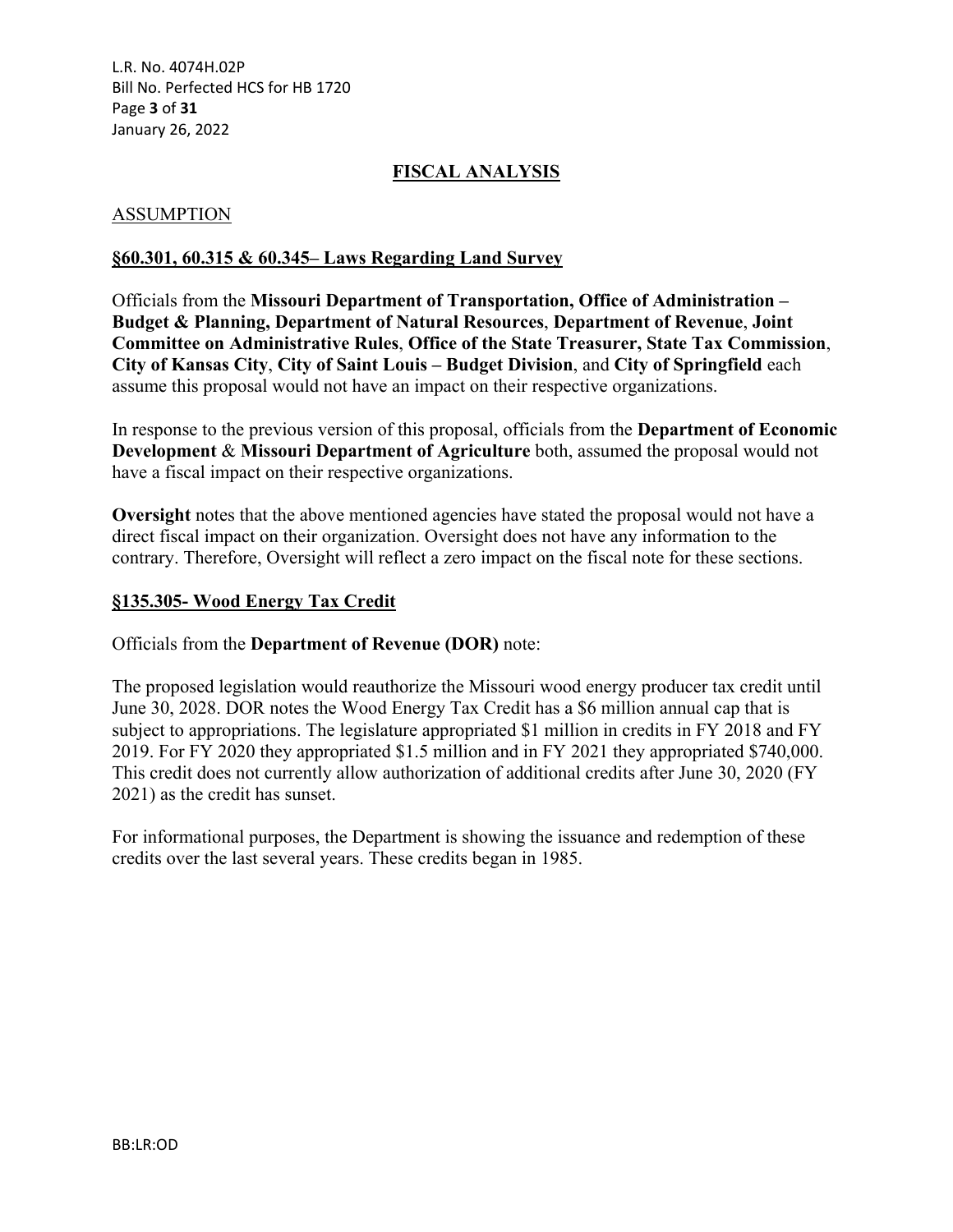L.R. No. 4074H.02P Bill No. Perfected HCS for HB 1720 Page **4** of **31** January 26, 2022

| Year          | <b>Issued</b>  | <b>Corp Income</b> | <b>Fiduciary</b> | <b>Individual</b> | <b>Total</b><br>Redeemed |
|---------------|----------------|--------------------|------------------|-------------------|--------------------------|
| FY 2021       | \$717,800.00   | \$146,019.00       | \$0.00           | \$172,490.40      | \$318,509.40             |
| FY 2020       | \$1,455,000.00 | \$668,903.93       | \$0.00           | \$436,773.75      | \$1,105,677.68           |
| FY 2019       | \$678,887.19   | \$355,397.70       |                  | \$433,172.93      | \$788,570.63             |
| FY 2018       | \$970,000.00   | \$895,319.15       |                  | $-54,231.66$      | \$891,087.49             |
| FY 2017       | \$970,000.00   | \$294,516.28       | \$665,388.00     | \$414,717.72      | \$1,374,622.00           |
| FY 2016       | \$1,000,000.00 | \$273,846.00       |                  | \$370,433.49      | \$644,279.49             |
| FY 2015       | \$0.00         | \$306,775.07       |                  | \$1,913,564.51    | \$2,220,339.58           |
| FY 2014       | \$0.00         | \$691,843.00       |                  | \$2,161,274.36    | \$2,853,117.36           |
| FY 2013       | \$0.00         | \$990,603.00       |                  | \$1,291,797.51    | \$2,282,400.51           |
| FY 2012       | \$0.00         | \$973,467.50       |                  | \$2,519,741.48    | \$3,493,208.98           |
| <b>TOTALS</b> | \$5,791,687.19 | \$5,596,690.63     | \$665,388.00     | \$9,709,734.49    | \$15,971,813.12          |

This proposal would require that DOR re-implement and/or continue to conduct its processes pertaining to the wood energy producer tax credit until at least June 30, 2028 (and potentially longer if carryovers of such credits may be claimed after that date). For example, DOR would need to accept certifications of assignment of the wood energy producer tax credit (Section 135.305, RSMo), and conduct certain post-issuance compliance functions regarding Tax Credit Accountability Act reports required in connection with the wood energy producer tax credit (see, e.g., Section 135.800, RSMo).

Since DOR has forms and computer programs set up to handle this credit they do not believe this would have any additional administrative impact.

However, the restarting of this credit could result in a loss to general revenue and total state revenue Up to the \$6 million annual cap starting on July 1, 2022 (FY 2023).

# Officials from the **Office of Administration – Budget & Planning note:**

The authorization, under Section 135.305, for the Wood Energy Producers Tax Credit ended on June 30, 2020. This would extend the tax credit of \$5 per ton of processed material to 2028, with an annual authorization cap of \$6 million, subject to appropriations. A Missouri wood energy producer shall be eligible for a tax credit on taxes otherwise due under chapter 143, except sections 143.191 to 143.261, as a production incentive to produce processed wood products in a qualified wood-producing facility using Missouri forest product residue.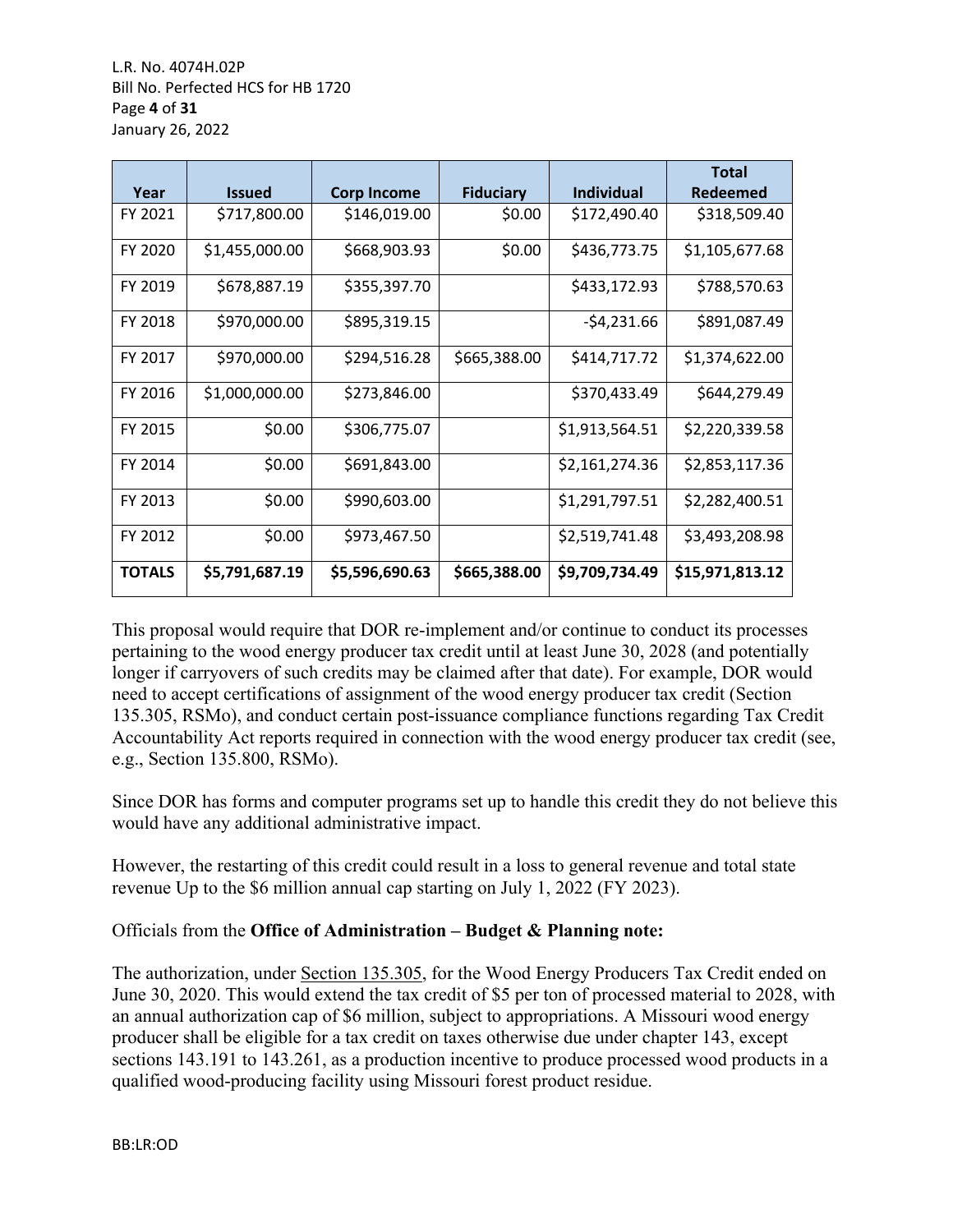L.R. No. 4074H.02P Bill No. Perfected HCS for HB 1720 Page **5** of **31** January 26, 2022

| <b>Fiscal Year</b> | Appropriation              |
|--------------------|----------------------------|
| 2022               | \$1.5 million (HB 6 6.350) |
| 2021               | \$740,000 (HB 2006 6.350)  |
| 2020               | $$1.5$ million (HB 6)      |
| 2019               | \$1.0 million (HB 2007)    |
| 2018               | $$1.0$ million (HB 7)      |

The following redemption appropriations have been made for the Wood Energy tax credit:

B&P notes that this section would be impacted by the emergency clause. Therefore, B&P estimates that this proposal could reduce general and total state revenue between \$740,000 (low appropriation limit) and \$6,000,000 (statutory authorization cap) annually beginning in FY23.

**Oversight** notes, per the Tax Credit Analysis submitted to Oversight by the **Department of Natural Resources** (**DNR**) the Wood Energy Tax Credit had the following activity:

| <b>Wood Energy Tax</b><br><b>Credit</b> | FY 2019<br><b>ACTUAL</b> | FY 2020<br><b>ACTUAL</b> | FY 2021<br><b>ACTUAL</b> | FY 2022<br>(year to<br>date) | FY 2022<br>(Full Year -<br>est.) | FY 2023<br>(Budget<br>Year -<br>est.) |
|-----------------------------------------|--------------------------|--------------------------|--------------------------|------------------------------|----------------------------------|---------------------------------------|
| Certificates Issued<br>(#)              | 9                        | 8                        | 8                        | 0                            | 6                                | $\Omega$                              |
| Projects/Participants<br>(#)            | 9                        | 8                        | 8                        | 0                            | 6                                | $\mathbf{0}$                          |
| <b>Amount Authorized</b>                | \$678,887                | \$1,455,000              | \$717,800                | \$0                          | \$0                              | \$0                                   |
| Amount Issued                           | \$678,887                | \$1,455,000              | \$717,800                | \$0                          | \$0                              | \$0                                   |
| <b>Amount Redeemed</b>                  | \$789,077                | \$1,105,678              | \$1,014,359              | \$543,359                    | \$555,362                        | \$159,676                             |

**Oversight's** policy is to show the extension of the tax credit program in the fiscal note. Oversight will show the revenue reduction to TSR and GR for Fiscal Year(s) beginning in Fiscal Year 2023.

Since the cap for the Wood Energy Tax Credit is \$6 million annually (subject to appropriation), for purposes of this fiscal note, **Oversight** will report the extension of the tax credit as a continuation of the current appropriation level  $(\$1,500,000 - HB 6 (2022))$  up to the \$6 million cap beginning in Fiscal Year 2023.

# **§135.686 Meat Processing Facility Investment Tax Credit Act**

Officials from the **Department of Revenue (DOR)** assume this Section would extend from December 31, 2021 to December 31, 2028, the ability of a taxpayer to claim a tax credit for meat processing modernization or expansion related to the taxpayer's meat processing facility. The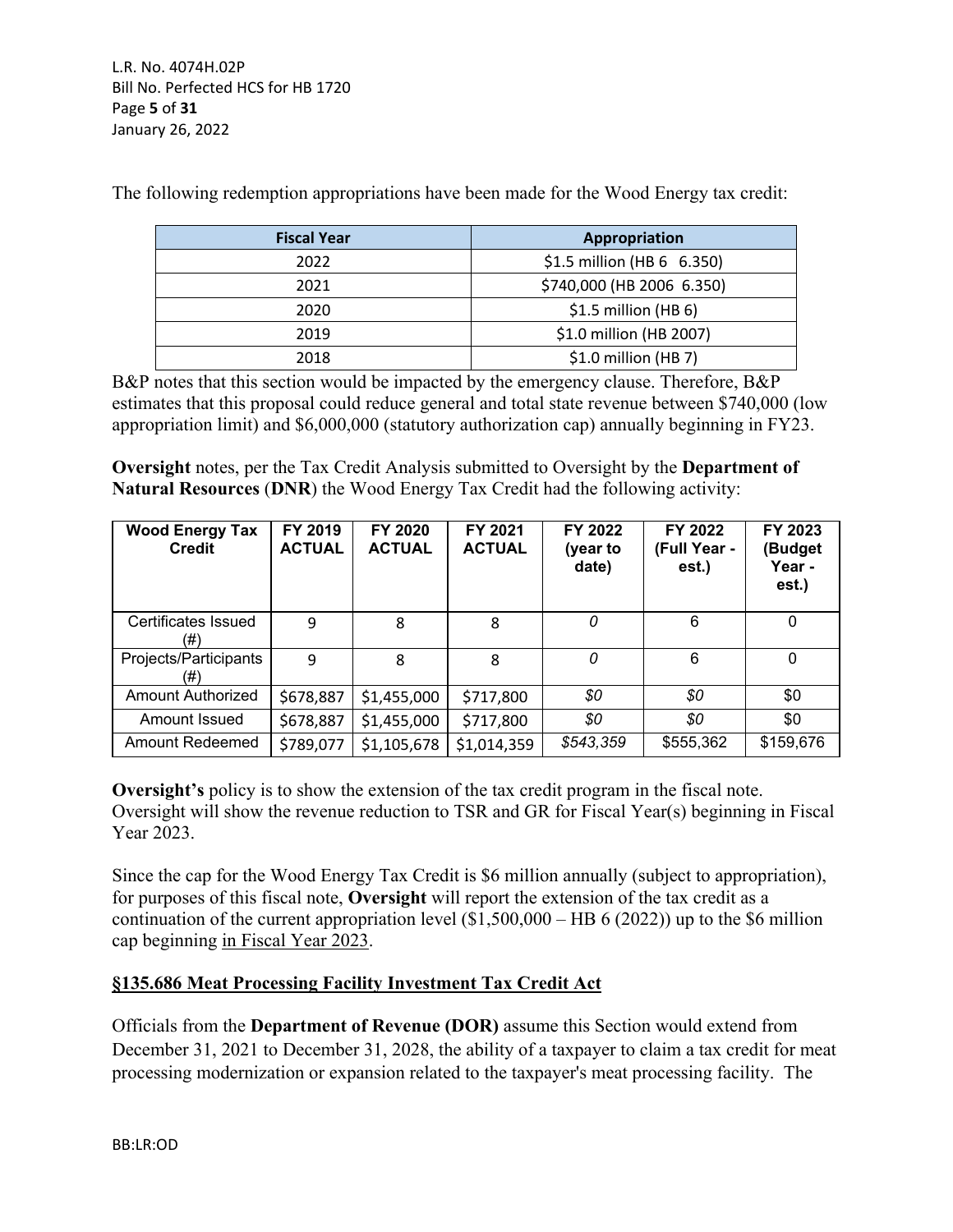credit is equal to 25% of the qualifying expenses. The meat processing facility tax credit shares a \$2 million annual cap with the Qualified Beef tax credit.

This proposal adds language requiring the company that owns the meat processing facility employ fewer than 500 people in the country. This may change who can qualify for the credit but will not impact the \$2 million cap.

This proposal removes the language that requires the sharing of the \$2 million cap with the Qualified Beef Tax Credit. Therefore, the meat processing facility tax credit will now receive the full \$2 million credit.

For informational purposes, the Department is providing information on the amount of the credit issued and redeemed since this credit began in 2018.

|               |                   |                | <b>Total</b>   |
|---------------|-------------------|----------------|----------------|
| Year          | <b>Authorized</b> | <b>Issued</b>  | Redeemed       |
| FY 2021       | \$829,675.76      | \$829,675.76   | \$573,398.04   |
| FY 2020       | \$1,171,805.57    | \$1,162,452.67 | \$380,371.14   |
| FY 2019       | \$627,807.59      | \$552,807.59   | \$214,777.94   |
| FY 2018       | \$286,781.89      | \$286,781.89   | \$5,561.00     |
| <b>TOTALS</b> | \$2,916,070.81    | \$2,831,717.91 | \$1,174,108.12 |

This proposal would require that DOR re-implement and/or continue to conduct its processes pertaining to the meat processing facility investment tax credit until at least December 31, 2028 (and potentially longer if carryovers of such credits may be claimed after that date). For example, DOR would need to accept certifications of assignment of the meat processing facility investment tax credit (Section 135.686, RSMo). Since DOR has forms and computer programs set up to handle this credit they do not believe this would have any additional administrative impact.

However, the restarting of this credit could result in a loss to general revenue and total state revenue Up to the \$2 million annual cap starting on July 1, 2022 (FY 2023).

# Officials from the **Office of Administration – Budget & Planning note:**

The authorization for the Meat Processing Facility Tax Credit ended on June 30, 2020. This proposal would extend the \$2,000,000 cap to June 30, 2028. This proposal would also limit the tax credit to meat processing facilities with fewer than 500 employees throughout the United States.

B&P notes that the annual authorization cap for this program is \$2,000,000. While the 3-year average annual redemptions was \$389,516 for FY19 through FY21.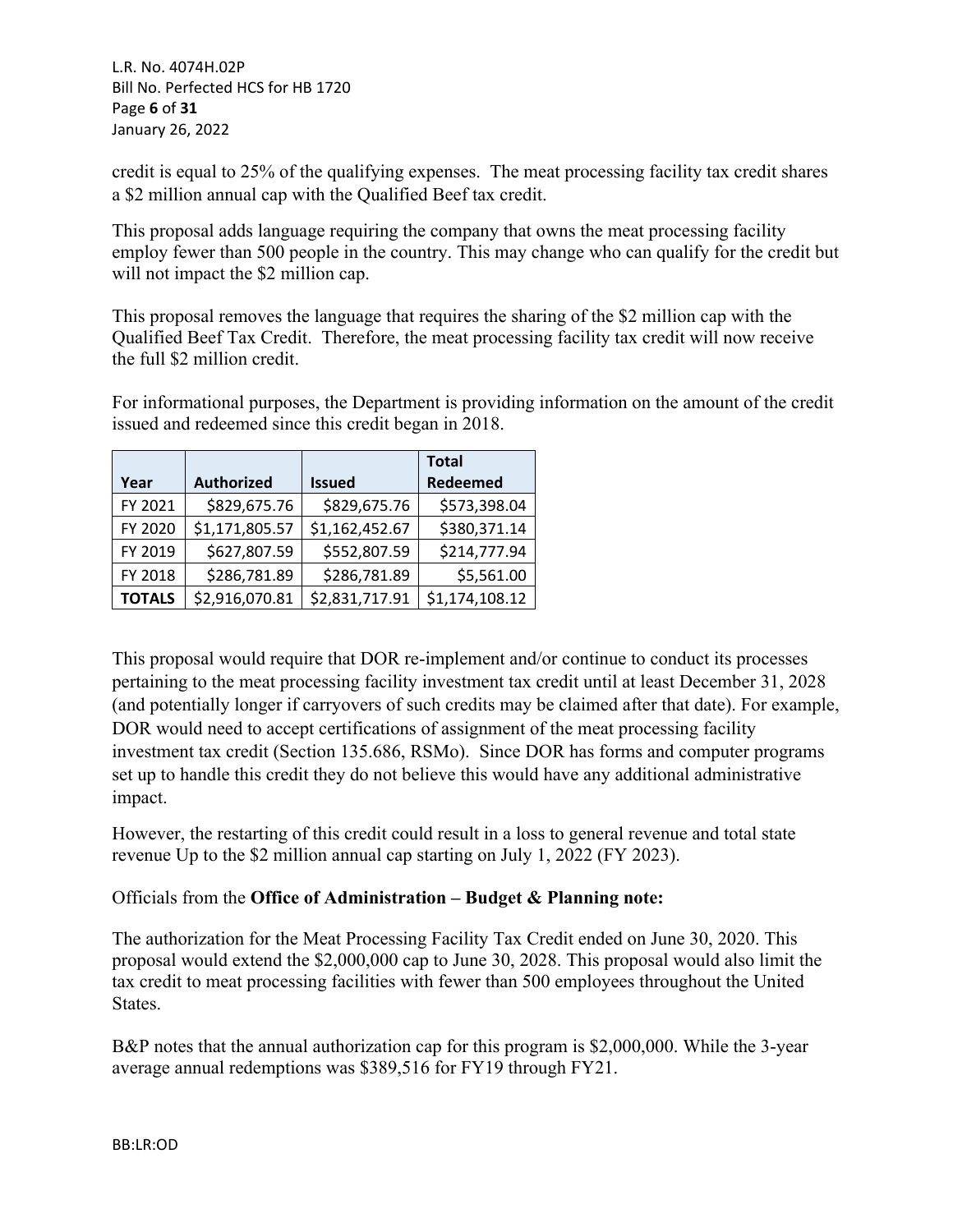L.R. No. 4074H.02P Bill No. Perfected HCS for HB 1720 Page **7** of **31** January 26, 2022

B&P notes that this section would be impacted by the emergency clause. Therefore, this proposal could reduce general revenue and total state revenues by \$389,516 to \$2,000,000 annually beginning in FY23.

**Oversight** notes, currently, for all tax years beginning on or after January 1, 2017, but ending on or before December 31, 2021, a taxpayer shall be allowed a tax credit for meat processing modernization or expansion as it relates to the taxpayer's meat processing facility.

This proposed legislation modifies the "end date" of this tax credit program by extending it to all tax years ending on or before December 31, 2028 (from 2021).

**Oversight** notes the Meat Processing Facility Investment Tax Credit and the Qualified Beef Tax Credit will no longer share the cap of two million dollars (\$2,000,000).

**Oversight's** policy is to show the extension of the tax credit program in the fiscal note. Oversight notes the current end date for the Meat Processing Facility Investment Tax Credit is December 31, 2021. Oversight notes this proposed legislation extends the end date to December 31, 2028. Oversight notes that taxpayers who are awarded the Meat Processing Facility Investment Tax Credit in Tax Year 2022 will not file their tax returns claiming the tax credit until after January 1, 2023 (Fiscal Year 2023). Therefore, Oversight will report the impact as a result of extending the end date of this tax credit program beginning in Fiscal Year 2023.

**Oversight** notes the three (3) year average (Fiscal Year(s) 2019 – 2021) amount of Meat Processing Facility Investment Tax Credits issued per DOR equals \$848,312.

Therefore, for purposes of this fiscal note, **Oversight** will report the extension of this tax credit as a reduction to GR by an amount "up to" \$848,311 (the three (3) year average amount of Meat Processing Facility Investment Tax Credits issued) to \$2,000,000 beginning in Fiscal Year 2023.

# **§135.755 Ethanol Tax Credit**

### Officials from the **Department of Revenue (DOR)** note:

Under this Section starting January 1, 2023, a taxpayer that is a retail dealer that sells higher ethanol blend at their service station can claim a tax credit equal to five cents per gallon on the higher ethanol blend sold. This proposal requires that the higher ethanol blend be more than 15% but less than 85% ethanol. This is the ratio of the ethanol sold generally as E85 fuel.

The tax credit is capped at \$5,000,000 per fiscal year, is not refundable, and cannot be transferred or sold, but excess tax credits can be carried forward to any of the five subsequent tax years.

The U.S. Energy Information Administration reported that in 2019 (the most recent complete year of data) that Missouri consumed 25.7 trillion British thermal units (Btu) of ethanol. At a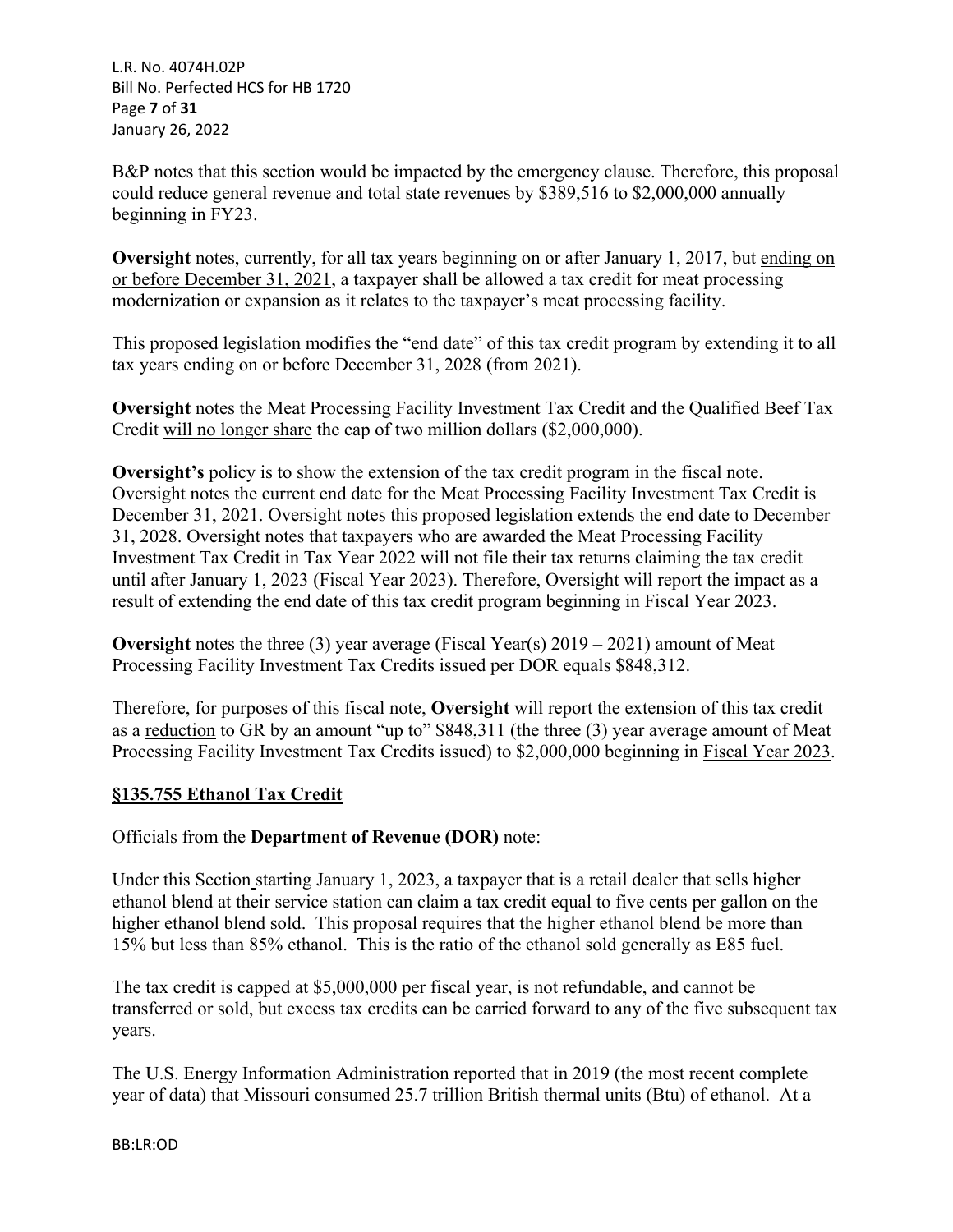L.R. No. 4074H.02P Bill No. Perfected HCS for HB 1720 Page **8** of **31** January 26, 2022

conversion rate of 120,286 Btu per gallon, it is estimated that Missouri used 213,657,450 gallons of fuel. This tax credit is five cents per gallon which is estimated to generate \$10,682,872 in tax credits. However, since this credit is capped at \$5 million DOR will show the impact to general revenue as the cap amount. This proposal allows the credit to be apportioned among all eligible retail dealers claiming the credit.

This tax credit would not be filed on the returns until January 2024 (FY 2024).

This is a new credit, primarily for business entities (corporations, maybe partnerships and S corporations and their members). The Department does not currently collect information on the amount of gallons of ethanol sold at the retail level. The Department would need to create a form and make changes to the existing tax credit form for taxpayers to claim this tax credit. This would require form and computer changes of at least \$3,596. Additionally, DOR would need the following FTE should the number claiming the tax credit reach these thresholds.

1 Associate Customer Service Rep. for every 6,000 credits redeemed

1 Associate Customer Service Rep for every 7,600 errors/correspondence generated

### Officials from the **Office of Administration – Budget & Planning (B&P)** note:

This creates a tax credit, beginning in calendar year 2023, for retail dealers selling higher ethanol blend at their retail service station. The amount of the credit shall equal \$0.05 per gallon of higher ethanol blend sold by the retail dealer and dispensed through metered pumps during the tax year in which the tax credit is claimed. These credits cannot be transferred, sold, or assigned. The tax credit is not refundable but has a 5 year carry-forward. The total amount of tax credits authorized for any fiscal year shall not exceed \$5,000,000.

B&P notes that this section is not impacted by the emergency clause. Therefore, this proposal could reduce general and total state revenue by up to \$5M annually beginning in FY24. Due to the carryforward provision, in any given year the amount redeemed may exceed the estimate shown after the first full fiscal year.

For purposes of this fiscal note, **Oversight** assumes DOR can absorb the responsibilities of this tax credit with existing resources. Oversight provides further explanation below.

**Oversight** notes, for all tax years beginning on or after January 1, 2023, a retail dealer that sells higher ethanol blend at such retail dealer's service station is allowed a tax credit to be taken against the retail dealer's state income tax liability. The tax credit shall be equal to five cents (\$0.05) per gallon of higher ethanol blend sold. The tax credits authorized shall not be transferred, sold, or assigned. The tax credits authorized shall not be refundable. Any amount of tax credits that exceeds a taxpayer's tax liability shall be permitted to be carried forward to any of the five (5) subsequent tax years.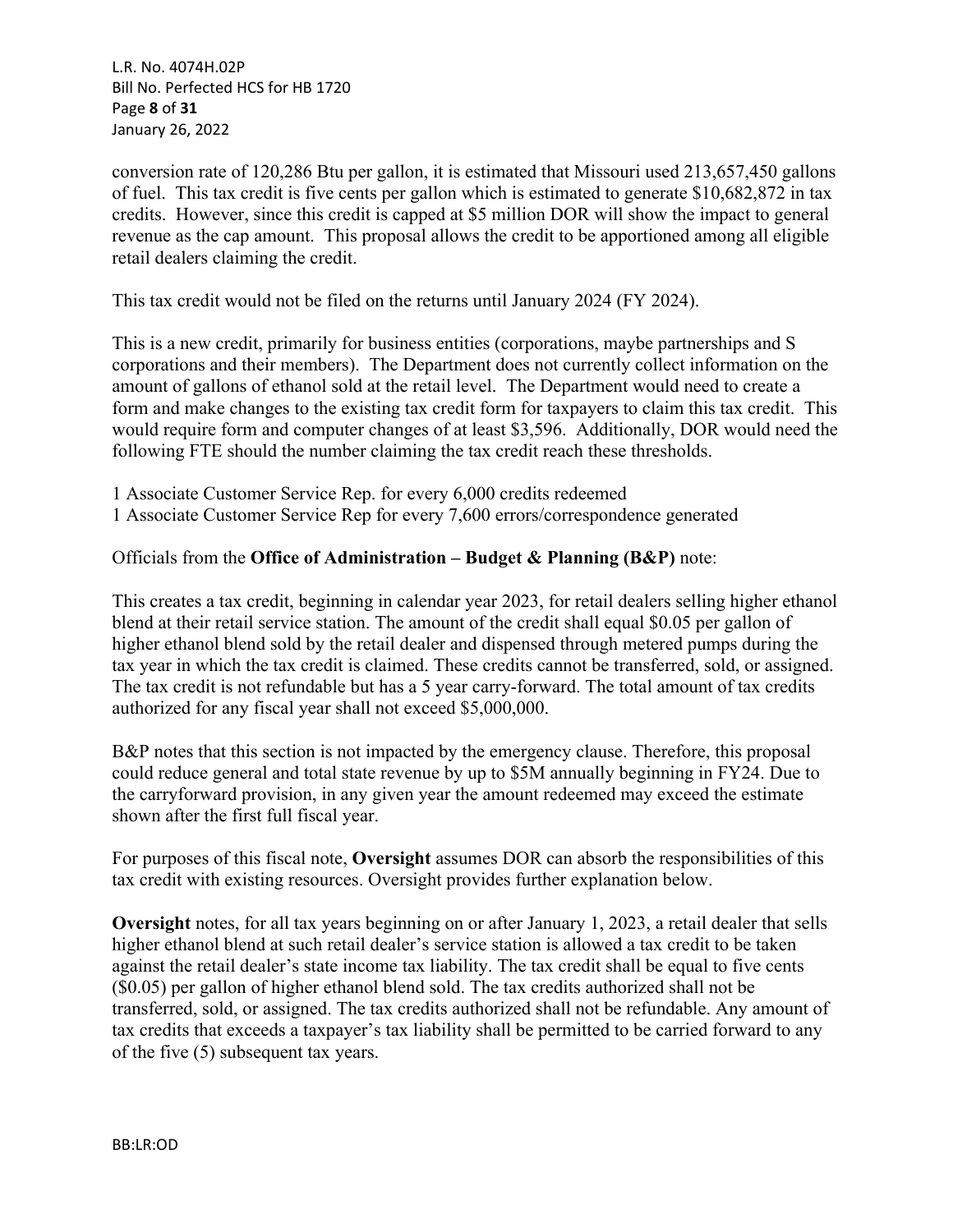L.R. No. 4074H.02P Bill No. Perfected HCS for HB 1720 Page **9** of **31** January 26, 2022

**Oversight** notes the State of Iowa (Iowa) provides several tax credits for biofuel sales by retailers and blenders. Two (2) of Iowa's tax credits are the E15 Plus Gasoline Promotion Tax Credit and E85 Gasoline Promotion Tax Credit. Detailed information about Iowa's Biofuel Retailers Tax Credits can be found [here.](https://tax.iowa.gov/sites/default/files/2020-06/Iowa%20Biofuel%20Retailer%20Tax%20Credits%20Evaluation%20Study%202019.pdf)

Iowa's E15 Plus Gasoline Promotion Tax Credit is available to retail dealers of gasoline who sell blended gasoline that is classified as E15 Plus but not classified as E85 gasoline. Currently, Iowa's tax credit is considered seasonal; providing various amounts of credit(s) at different times of the year. From June  $1 -$  September 15 of each year, the tax credit is awarded at \$0.10 per gallon. At all other times, the tax credit is awarded at \$0.03 per gallon.

Iowa's E85 Gasoline Promotion Tax Credit is available to retail dealers of motor fuel that sell E85. A tax credit can be claimed for each gallon of E85 sold by the retailer during the tax year. The current tax credit is calculated at \$0.06 per gallon.

Using the 9 State Energy Consumption Estimates – 1960 through 2019, published by the U.S. Energy Information Administration, Oversight compared various energy consumption estimates for Iowa and Missouri. Oversight provides the comparison below:

| 2019 - State Energy Consumption Estimates - U.S. Energy Information Administration |                                             |                     |                                  |  |
|------------------------------------------------------------------------------------|---------------------------------------------|---------------------|----------------------------------|--|
| <b>Iowa and Missouri</b>                                                           | Iowa                                        | Missouri            | Jowa As a Percent of<br>Missouri |  |
| Barrels of Fuel Ethanol                                                            | 4,2733,000                                  | 7,378,000           | 58%                              |  |
| Total Motor Gasoline -<br>Including Fuel Ethanol (btu)                             | 186,900,000,000,000                         | 376,200,000,000,000 | 50%                              |  |
| Total Fuel Ethanol (btu)                                                           | 14,900,000,000,000                          | 25,700,000,000,000  | 58%                              |  |
| <b>Total Energy Consumption by</b><br>End - Use Sector<br>(Transportation)         | 303,100,000,000,000                         | 555,100,000,000,000 | 55%                              |  |
|                                                                                    | Iowa As a Percent of Missouri/Topic Average |                     | 55%                              |  |

**Oversight** assumes, based on the Iowa and Missouri energy consumption comparison shown above, that Iowa's fuel ethanol operations (specific to end user consumption/transportation) could be operating at 55% capacity of Missouri's fuel ethanol operations.

Using information included in Iowa's Biofuel Retailers Tax Credits Program Evaluation Study (December 2019), Oversight reviewed the amount of tax credits claimed in 2016 for Iowa's E15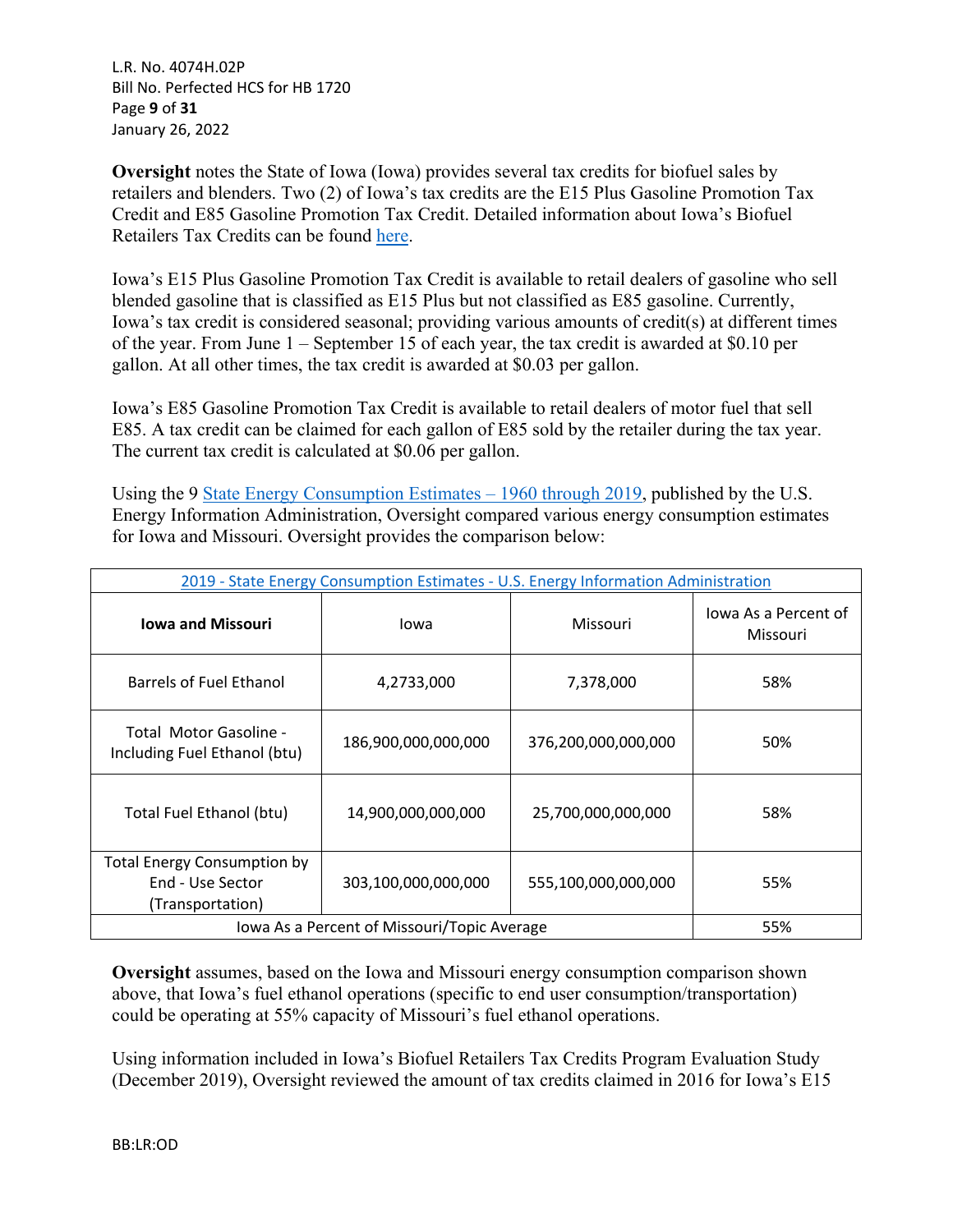L.R. No. 4074H.02P Bill No. Perfected HCS for HB 1720 Page **10** of **31** January 26, 2022

Plus and E85 Promotion Tax Credit(s) to estimate the number of gallons sold by tax credit claimants and compared such estimate to the *actual* number of gallons sold: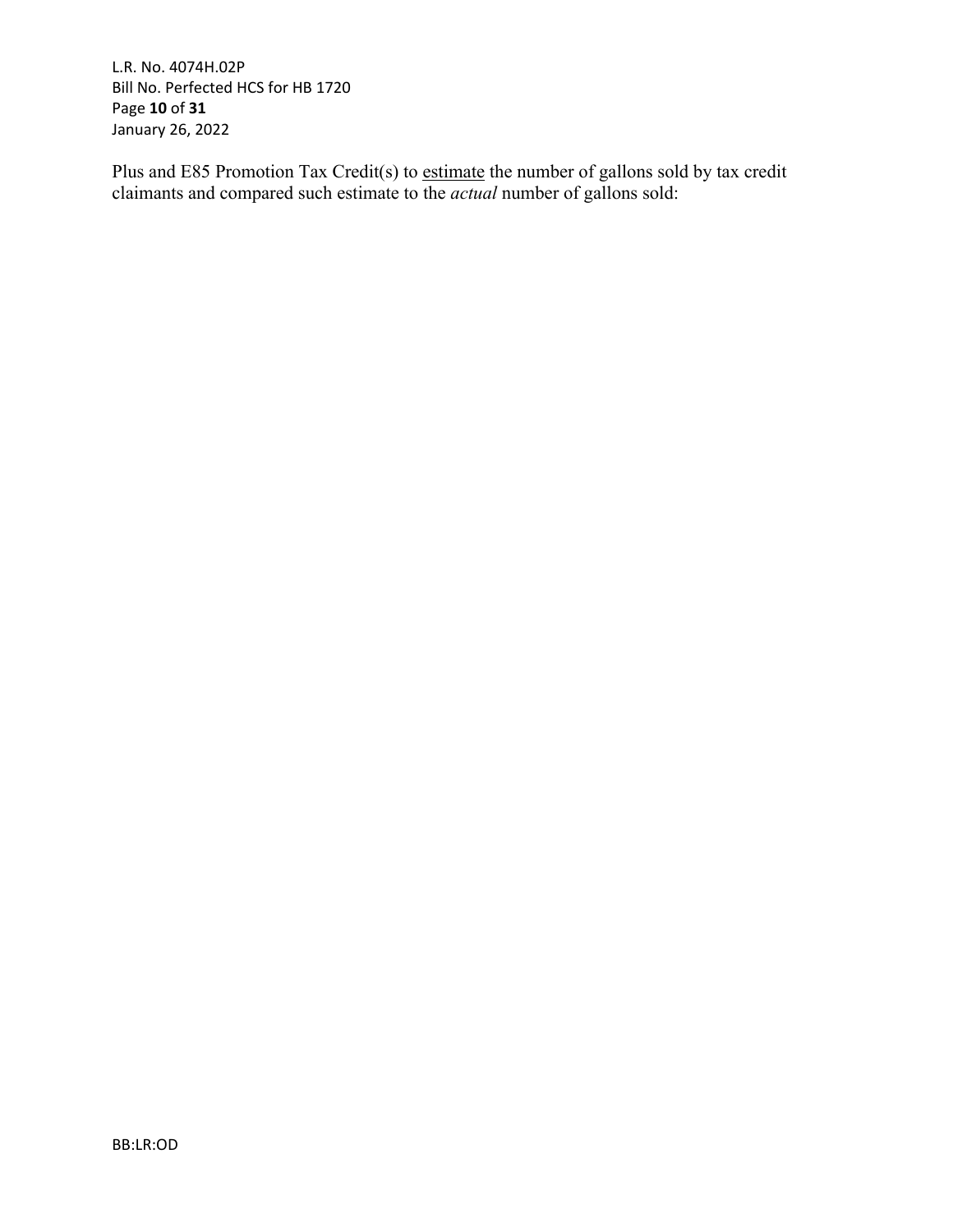L.R. No. 4074H.02P Bill No. Perfected HCS for HB 1720 Page **11** of **31** January 26, 2022

| <b>State of Iowa Summary</b>                                                         |                   |                                                     |                            |                                                                                         |                                            |                                                                                    |  |
|--------------------------------------------------------------------------------------|-------------------|-----------------------------------------------------|----------------------------|-----------------------------------------------------------------------------------------|--------------------------------------------|------------------------------------------------------------------------------------|--|
| <b>E85 Gasoline Promotion Tax Credit</b>                                             |                   |                                                     |                            |                                                                                         |                                            |                                                                                    |  |
| Iowa Actuals<br>(2016)                                                               | Amount<br>Claimed | lowa Tax Credit %                                   |                            | Oversight<br>Estimated<br>Number of<br>Gallons<br>Claimed By Tax<br>Credit<br>Claimants | Actual<br>Number of<br><b>Gallons Sold</b> | <b>Actual Total</b><br>Number of<br>E15-20 & E85<br><b>Gallons Sold</b><br>In Iowa |  |
| E85 is a blend<br>of gasoline<br>that contains<br>between 70%<br>and 85%<br>ethanol. | \$2,143,259       | \$0.16 per gallon                                   |                            | 13,395,368.75                                                                           | 13,471,861                                 |                                                                                    |  |
|                                                                                      |                   | <b>E15 Plus Gasoline Promotion Tax Credit</b>       |                            |                                                                                         |                                            |                                                                                    |  |
| Iowa Actuals<br>(2016)                                                               | Amount<br>Claimed | Iowa Tax<br>Credit %                                | Amount<br>Claimed<br>Per % |                                                                                         |                                            | 22,506,449                                                                         |  |
| E15 Plus are<br>blends of<br>gasoline that<br>contain                                | \$426,788         | June 1 -<br>September<br>$15 - $0.10$<br>per gallon | \$227,620                  | 8,915,127.11                                                                            | 9,034,588                                  |                                                                                    |  |
| between 15%<br>and 69%<br>ethanol                                                    |                   | All Other<br>Dates -<br>\$0.03 per<br>gallon        | \$199,168                  |                                                                                         |                                            |                                                                                    |  |

**Oversight** notes the amount of estimated gallons sold by tax credit claimants and the actual amount of gallons sold are very similar. Therefore, Oversight anticipates a near one hundred percent (100%) participation rate in Missouri for each gallon of qualifying fuel sold.

**Oversight** notes, based on the data reported above, the total amount of E-15 & 20 & E85 gallons sold in Iowa during 2016 totals 22,506,449.

If the assumption that Iowa's fuel ethanol operations are operating at 55% capacity of Missouri's fuel ethanol operations is accepted, Oversight estimates Missouri's total E15 Plus and E85 gallons sold could total 40,920,816 gallons (22,506,449 / 55%). Oversight notes, a tax credit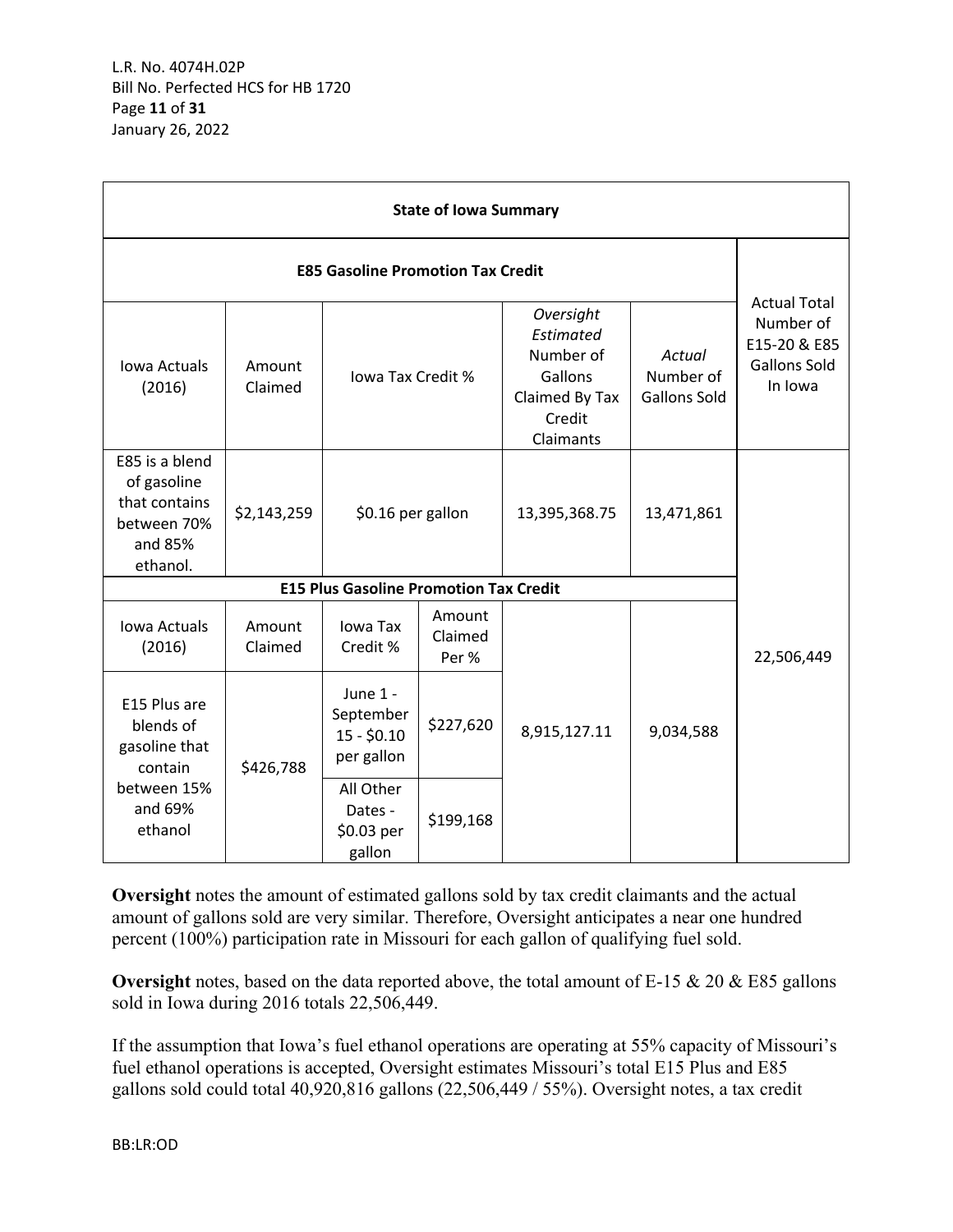L.R. No. 4074H.02P Bill No. Perfected HCS for HB 1720 Page **12** of **31** January 26, 2022

equal to \$0.05 per gallon would generate a total amount of tax credits equal to \$2,046,041  $(40,920,816 * $0.05)$ .

**Oversight** notes the tax credit created if for all tax years beginning on or after January 1, 2023. Oversight notes taxpayers will not filed their Tax Year 2023 tax returns until after January 1, 2024 (Fiscal Year 2024).

**Oversight** notes the actual and overall impact of this proposed legislation is unknown. For purposes of this fiscal note, Oversight will report a revenue reduction to GR equal to a range beginning with an amount "Up to" \$2,046,041 (as estimated by Oversight) to \$5,000,0000 beginning in Fiscal Year 2024.

**Oversight** notes the tax credit created would automatically sunset on December 31, 2028 unless reauthorized by the General Assembly.

# **§135.775 Retail Sellers Tax Credit**

Officials from the **Department of Revenue (DOR)** note:

This proposal creates a new tax credit for a retail dealer that sells biodiesel fuel. To qualify as biodiesel fuel it must be a blend of diesel and biodiesel between 5% and 20% for on-road and off-road diesel-fuel vehicle use. Proof that that biodiesel meets ASTM International specifications will need to be provided to the Department. The tax credit will be equal to two cents (\$0.02) per gallon on biodiesel blend of 5% but no more than 10% mix or five cents (\$0.05) per gallon sold on a biodiesel blend in excess of 10%.

The retailer must show proof they own or operate the station and meet all the specifications in the proposal in order to apply for the credit. Verification and certification processes are usually handled by other agencies. Once another agency verifies a person's qualifications, they are given a receipt that is attached to the tax return for DOR to process. Requiring DOR to do the verification and certification is outside their normal administrative scope. The proposal indicates that DOR can work with the Department of Agriculture to do some of this verification. MDA has indicated that this is also outside their normal scope of work. They assume in order to do this verification they will need 1 Auditor FTE and 2 Associate Customer Service Representatives to do the necessary verifications.

This tax credit is to begin on January 1, 2023. Tax returns claiming the credit will not be filed until January 2024 (FY 2024). This tax credit has a \$16 million cap annually. The credit is refundable but cannot be sold, transferred or assigned. This credit says that if the cap is reached then the credit must be apportioned among all applicants.

The U.S. Energy Information Administration reported that in 2019 (the most recent complete year of data) 3.7 trillion Btu of biodiesel was consumed in Missouri. At a conversion rate of 120,286 Btu per gallon, it is estimated that Missouri used 30,760,021.95 gallons of fuel. It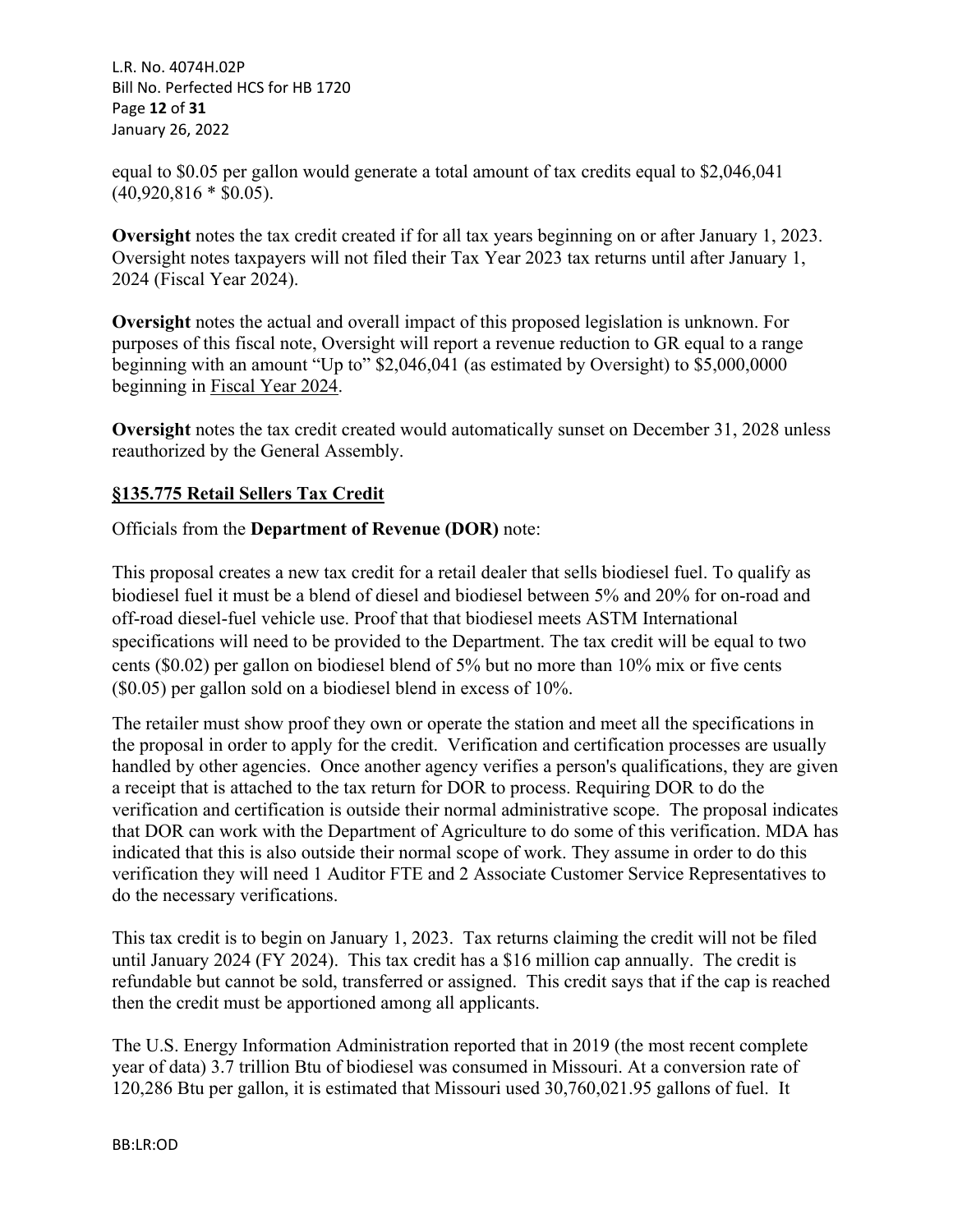L.R. No. 4074H.02P Bill No. Perfected HCS for HB 1720 Page **13** of **31** January 26, 2022

should be noted this information does not indicate the percent of mix of the fuel. For fiscal note purposes they will assume that all of it would qualify for the five cents per gallon credit. It is estimated at five cents per gallon it could generate \$1,538,001 in tax credits.

The motor fuel tax is paid by a supplier/distributor. They purchase and mix the fuel then distribute to a retail station to sell to customers. DOR has a report on the number of biodiesel blended each month; however, the suppliers do not indicate the mix amount (such as E15 or E85).

| <b>Total Biodiesel Gallons</b> |
|--------------------------------|
| 54,990,702                     |
| 52, 352, 437                   |
| 63,683,900                     |
| 49,536,202                     |
|                                |

Based on figures reported by the suppliers/distributors of what fuel they mixed, they show 63,683,900 gallons (last complete year of data) mixed of biodiesel in calendar year 2020. At the five cents per gallon credit this would result in \$3,184,195 in credits being issued. It is unclear if all these gallons would meet the requirements of this proposal.

At the estimated amount sold in 2019 and 2020 it does not appear this will reach its apportionment cap inside the fiscal note period. DOR will show the impact as a loss to general revenue of \$1,538,000 to \$16,000,000.

This credit will need to be added to the MO-TC form as well as into their individual income tax filing system. The estimated cost of this credit is \$3,596. Additionally they will need the 1 Auditor (\$40,978) and the 2 Associate Customer Service Representatives (\$26,328) for the verification and apportionment of the credit.

Officials from the **Office of Administration – Budget & Planning (B&P)** assume the Section would create a tax credit to be taken against a retail dealer's state income tax liability. The amount of the credit shall equal two cents per gallon of biodiesel blend of at least five percent but not more than ten percent and five cents per gallon of biodiesel blend in excess of ten percent sold by the retail dealer at a retail service station during the tax year in which the tax credit is claimed. The total amount of tax credits authorized shall not exceed \$16 million per fiscal year.

According to data from the U.S. Energy Information Administration, Missouri consumed 0.7 million barrels of biodiesel in 2019 (0.7M barrels \* 42 gallons per barrel = 29,400,000 gallons). If all of the biodiesel sold fit the eligibility for the tax credit, the cost to the state could be between \$588,000 (0.02 \* 29,400,000) and \$1,470,000 (0.05 \* 29,400,000). This tax credit may incentivize additional biodiesel retail sales in Missouri; however, no estimate of a potential increase in sales is available.

B&P notes that this section is not impacted by the emergency clause. Therefore, this provision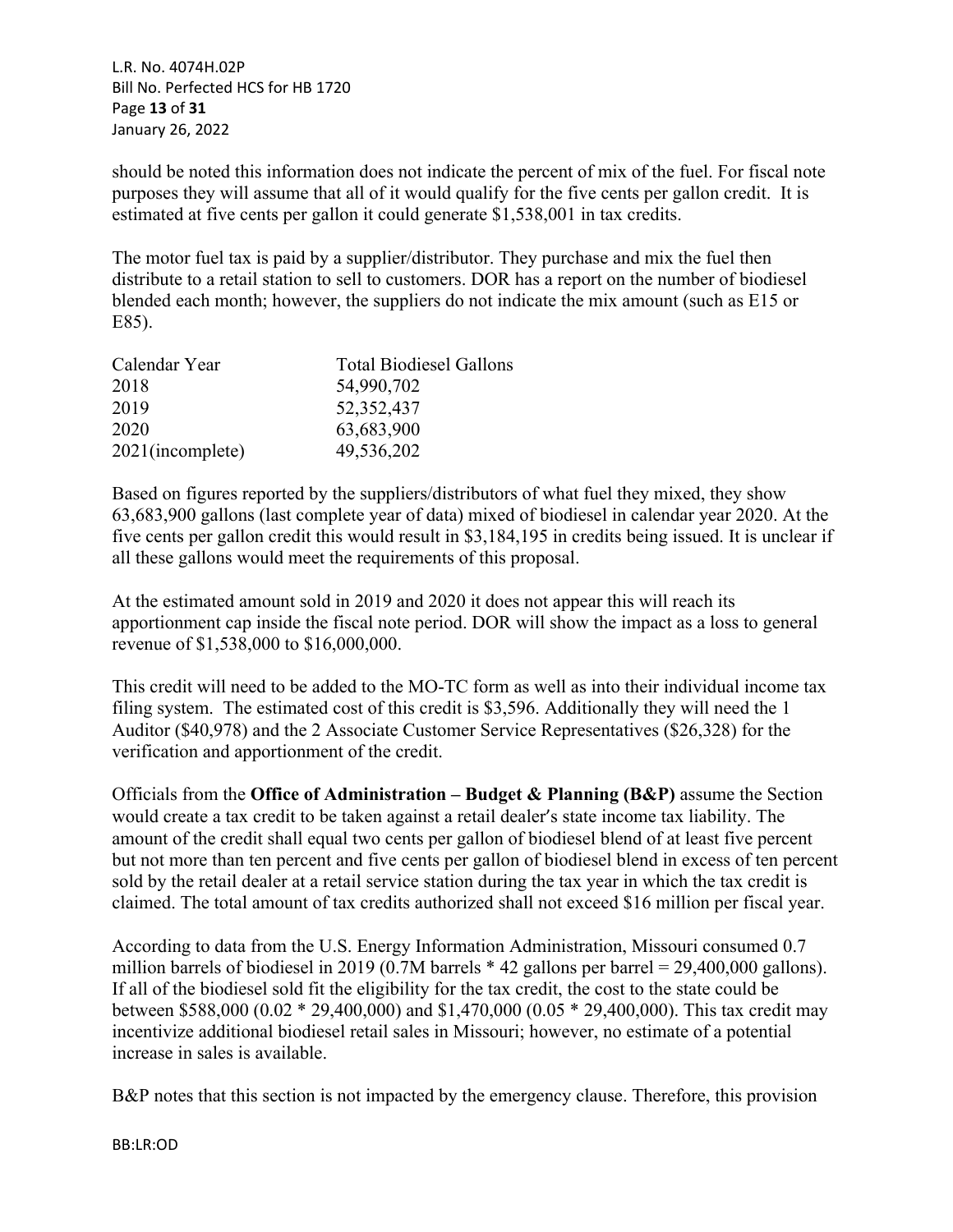L.R. No. 4074H.02P Bill No. Perfected HCS for HB 1720 Page **14** of **31** January 26, 2022

could reduce general and total state revenue between (\$588,000) and (\$16,000,000) annually beginning in FY24.

In response to the previous version of this proposal, officials from the **Missouri Department of Agriculture (MDA)** noted:

**MDA** assume that the Department of Revenue will administer the tax credits for both the biodiesel retail dealers and biodiesel producers. MDA assumes that the supporting role of the Weights and Measures Division to validate that the biodiesel blend a retail dealer claims is accurate (as specified in Subsection 135.775.6, RSMo) will require limited compliance checks and that the cost could be absorbed by MDA. However, if that assumption is incorrect and the Department of Revenue requires more stringent proof of compliance and MDA needs to collect and test many fuel samples at the discretion of DOR, there would likely be a fiscal impact to MDA.

**Oversight** notes that Missouri ranked among the top one-third of states in biodiesel consumption of 29 million gallons in 2019. [\(State by State Biodiesel Consumption EIA.GOV](https://www.eia.gov/state/analysis.php?sid=MO)). Oversight agrees with the DOR's estimated impact of this tax credit; however, will show the lower estimated impact as average of the total sales between  $2\% \& 5\%$  because the actual sales information does not indicate the percent of mix of the fuel estimates. Oversight calculate the average of sales as follow:

| <b>Total Consumption 2019</b> | \$30,760,022 |
|-------------------------------|--------------|
| 2% credit per gallon          | 615,200      |
| 5% credit per gallon          | 1,538,001    |
| Average of $2\% \& 5\%$       | \$1,076,601  |

Therefore, for purpose of this fiscal note (extreme fluctuation of biodiesel markets 2020 & 2021due to COVID-19), **Oversight** will show the impact as a loss to general revenue beginning FY 2024 ranging from \$1,076,601 to \$16,000,000 (using 2019 consumption of biodiesel). Additionally, **Oversight** will note DOR's requested 1 Auditor FTE (\$40,978 annually) and 2 Associate Customer Service Representatives FTE (\$26,328 annually per each representative needed) for implementation and necessary verifications of this program beginning FY 2023.

**Oversight** assumes the DOR will be able to absorb the cost for additional part time positions needed to maintain compliance of Section 135.775.4 (part time FTE hired at \$10,164 annually) as they are ordinarily hiring part time positions annually in order to handle the extra overflow of tax filings.

# **§135.778 - "Biodiesel fuel" - Producer Tax Credit**

Officials from the **Department of Revenue (DOR)** assume this proposal creates a new tax credit for a producer of biodiesel fuel. Starting January 1, 2023 this will allow a credit against their state income tax liability. The amount of the credit will be \$0.02 per gallon of biodiesel fuel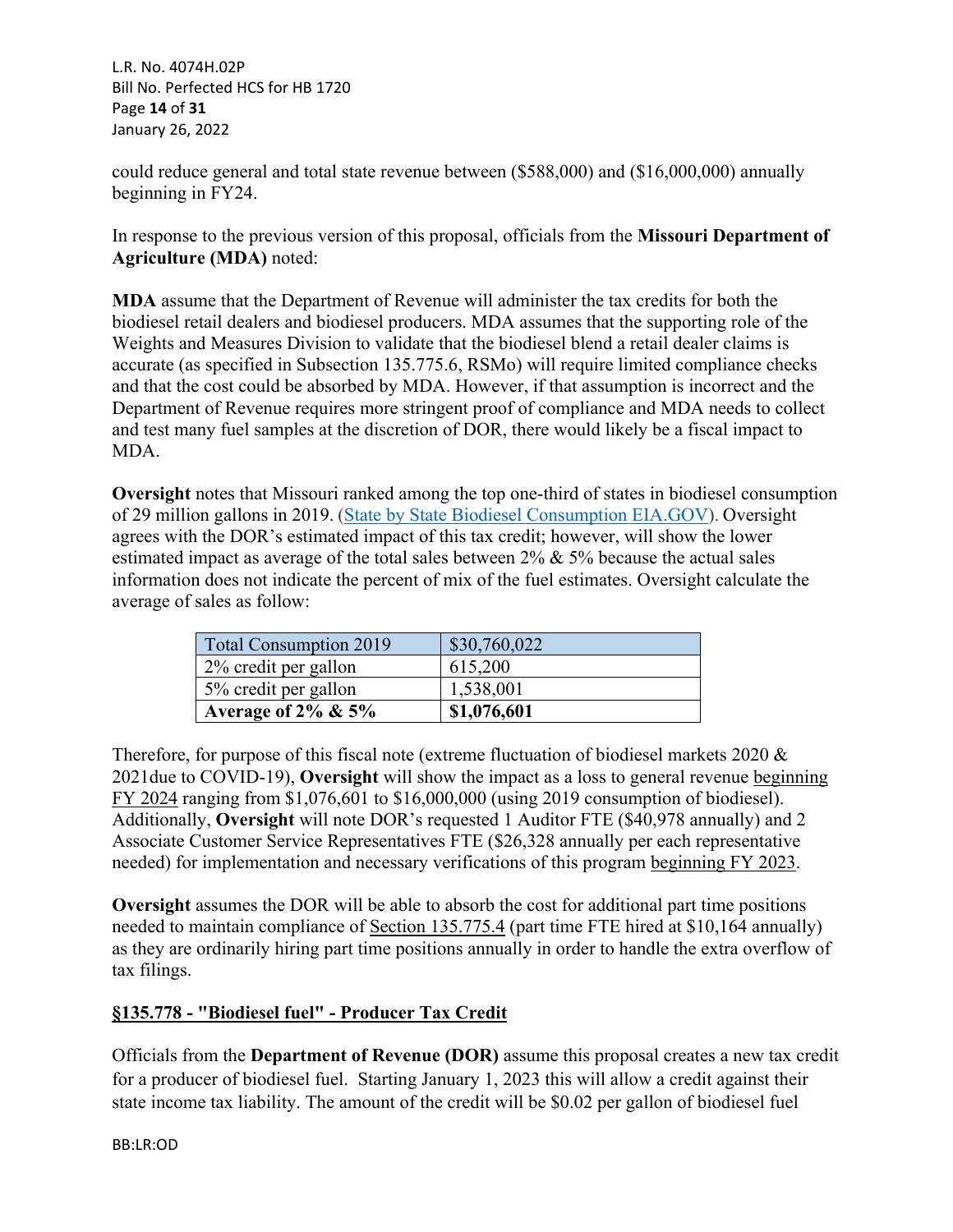L.R. No. 4074H.02P Bill No. Perfected HCS for HB 1720 Page **15** of **31** January 26, 2022

produced by a Missouri biodiesel producer. The Department notes there are currently 6 producers in the state.

The producer must show proof they are registered with the United States Environmental Protection Agency and began construction on their facility before August 28, 2022. Verification and certification processes are usually handled by other agencies. Once another agency verifies a person's qualifications, they are given a receipt that is attached to the tax return for DOR to process. Requiring DOR to do the verification and certification is outside their normal administrative scope. The proposal indicates that DOR can work with the Department of Agriculture to do some of this verification. MDA has indicated that this is also outside their normal scope of work. They assume in order to do this verification they will need 1 Auditor FTE and 2 Associate Customer Service Representatives to do the necessary verifications. They believe the same staff needed for the retailers could handle these producers as well.

The tax credit cannot be transferred, sold or assigned but is refundable. This proposal places a \$4 million annual cap on the credit. This credit says that if the cap is reached then the credit must be apportioned among all applicants.

Using the same number of gallons calculated above, 30,760,021.95, this \$0.02 per gallon credit could result in a loss to general revenue of \$615,200. Additionally, if they assume the suppliers reported the 63,683,900 and that all were Missouri produced then this would result in \$1,273,678 in credits being issued. They will show the loss from \$615,200 to \$4,000,000.

This credit will need to be added to the MO-TC form as well as into their individual income tax filing system. The estimated cost of this credit is \$3,596. The FTE required for the retailer's tax credit is estimated to be able to handle this credit as well.

It should be noted that this proposal is allowing the producers' tax credits to be claimed against the income tax liability imposed by Chapter 143. However, the proposal is not excluding withholding tax as is the usual practice. Allowing this credit against withholding tax could require additional programming changes expected to exceed \$10,000.

# Officials from the **Office of Administration Budget & Planning (B&P)** assume**:**

This would create a tax credit to be taken against a Missouri biodiesel producer's state income tax liability for all tax years beginning with tax year 2023. The amount of the credit shall equal two cents per gallon of biodiesel fuel produced by a biodiesel facility that qualifies as a " Missouri biodiesel producer" according the bill language.

A Missouri biodiesel producer is defined as a person, firm, or corporation doing business in Missouri, is registered with the EPA, and has begun construction on a facility or been selling biodiesel produced at a Missouri facility on or before August 28, 2022.

B&P notes that the final requirement – begun construction or selling biodiesel fuel produced at a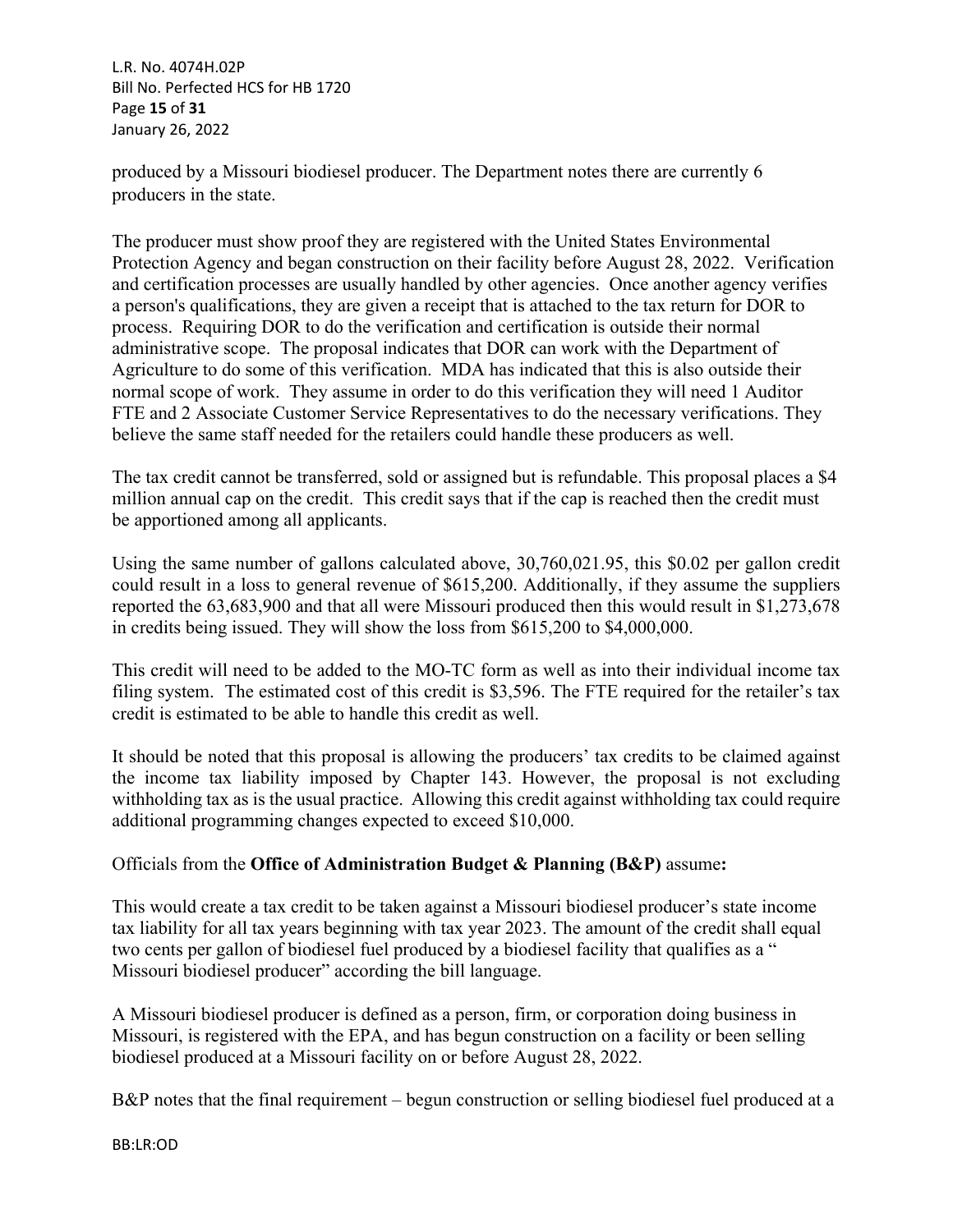L.R. No. 4074H.02P Bill No. Perfected HCS for HB 1720 Page **16** of **31** January 26, 2022

Missouri facility on or before August 28, 2022 would prevent new biodiesel producers entering Missouri after August 28, 2022 from receiving this tax credit. Therefore, this tax credit would only be available to existing Missouri biodiesel producers.

The total amount of tax credits shall not exceed \$4,000,000 per fiscal year.

According to the Missouri Department of Natural Resources, as of April 2020, Missouri had five commercial biodiesel production facilities. The total nameplate capacity in the state is around 216 million gallons, which roughly accounts for 9% of the nation's capacity of nearly 2.5 billion gallons. If all of Missouri's biodiesel facilities qualify as a "Missouri biodiesel producer" according to the bill language (status of qualifications are unknown), and produce between 80% and 100% of their capacity, the cost to the state could be between \$3,456,000 (\$.02 \* 216M gallons \* 80%) and \$4,320,000 (\$.02 \* 216M gallons \* 100%). However, with a \$4M maximum, the range would be between \$3,456,000 and \$4,000,000.

B&P notes that this section is not impacted by the emergency clause. Therefore, this provision could reduce general and total state revenue between (\$3,456,000) and (\$4,000,000) annually beginning in FY24.

**Oversight** notes taxpayers will be able to claim the tax credit January 1, 2024.

**Oversight** notes that Missouri ranked among the top one-third of states in a biodiesel production of 253 million gallons in 2019. [\(State by State Biodiesel Consumption EIA.GOV](https://www.eia.gov/state/analysis.php?sid=MO)). Oversight agrees with the B&P's estimated impact of this tax credit. Oversight will assume that there is range of 50% and 100% participation rate in this program for purpose of this fiscal note. Therefore, **Oversight** will reflect the estimated impact of reduction in general revenues beginning Fiscal Year 2024 ranging from \$2,277,000 up to all available cap of \$4,000,000 (see table below). Additionally, **Oversight** will reflect the DOR cost for programing changes which could exceed \$10,000 beginning FY 2023.

| <b>Origination Type</b>                    | <b>Tax Credit* Annual</b><br><b>Consumption</b> | <b>Total</b> |
|--------------------------------------------|-------------------------------------------------|--------------|
| Blend of at least eighty percent           | $($0.02 * 253,000,000)*.8$                      | \$4,048,000  |
| feedstock originates in Missouri           |                                                 |              |
|                                            |                                                 |              |
| 100% percent blend                         | $(\$0.02 * 253,000,000)*1$                      | \$5,060,000  |
|                                            |                                                 |              |
| Average of both $\omega$ 100%              |                                                 | \$4,554,000  |
| participation rate                         |                                                 |              |
| Average of both $\omega$ 50% participation |                                                 | \$2,277,000  |
| rate                                       |                                                 |              |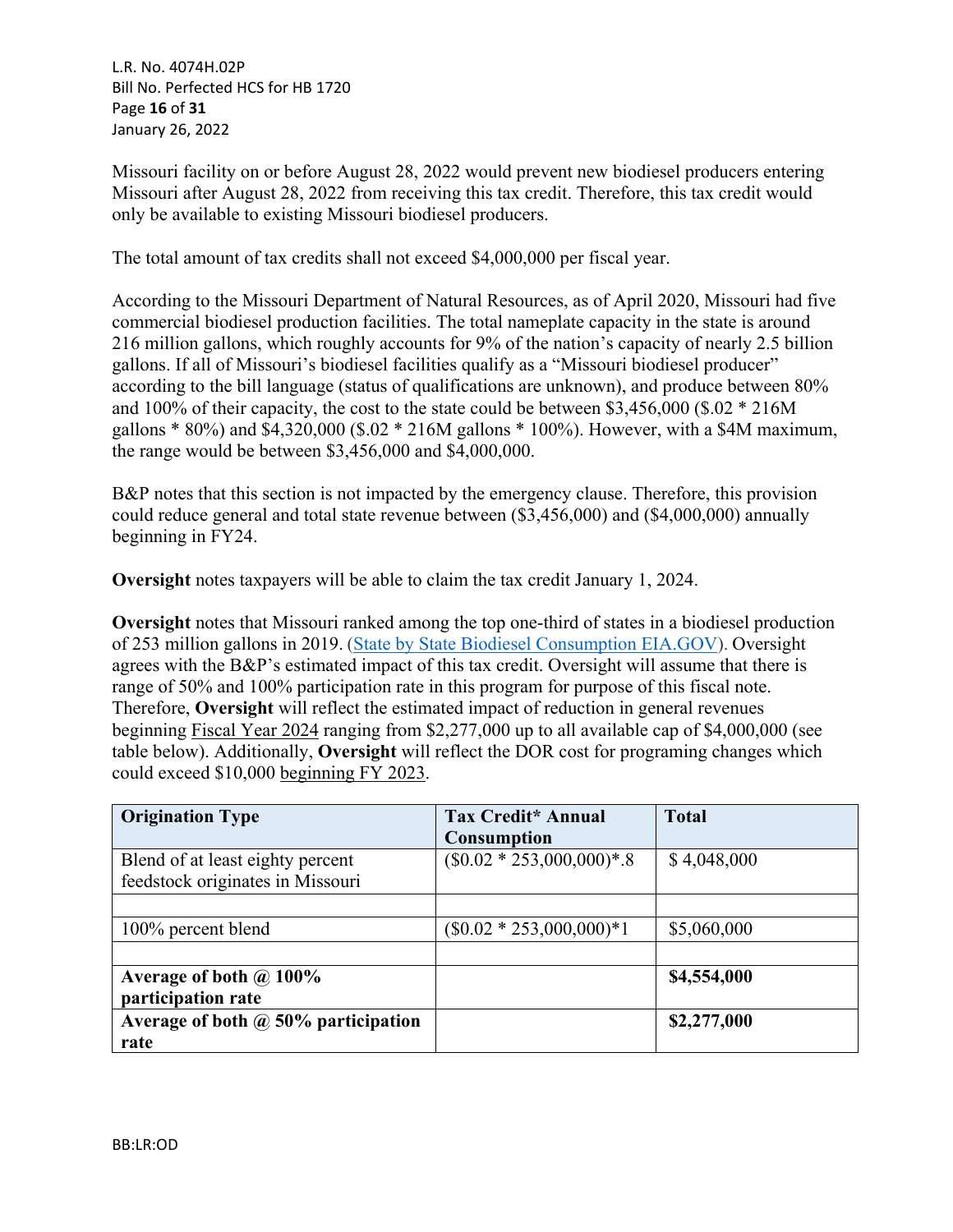L.R. No. 4074H.02P Bill No. Perfected HCS for HB 1720 Page **17** of **31** January 26, 2022

#### **§275.357 Soybean Check-off program**

Officials from the **Department of Revenue**, **Office of Administration – Budget & Planning**, **Missouri Department of Agriculture**, **Missouri Department of Transportation**, **Department of Economic Development**, **Office of the State Treasurer**, **State Tax Commission**, **Joint Committee on Administrative Rules, Kansas City**, **City of Springfield**, **City of Saint Louis – Budget Division** each assume this provision will have no direct fiscal impact on their respective organizations.

**Oversight** notes that the above mentioned agencies have stated the proposal would not have a direct fiscal impact on their organization. Oversight does not have any information to the contrary. Therefore, Oversight will reflect a zero impact on the fiscal note for this section.

### **§348.436 Agricultural Product Utilization and New Generation Cooperative Tax Credits**

Officials from the **Department of Revenue (DOR**) assume:

This proposal extends the Agricultural Product Utilization Contributor tax credit program and the New Generation Cooperative Incentive tax credit program from December 31, 2021 to December 31, 2028. These credits share a \$6 million annual cap. The cap is distributed to the New Generation Cooperative Incentive program first and the remaining unissued credits are disbursed then to the Agricultural Product Utilization Contributor program.

For informational purposes, the Department is showing the issuance and redemption of these credits over the last few years. Both these credits began in 1999.

| o             |                   |                 | <b>Total</b>    |
|---------------|-------------------|-----------------|-----------------|
| Year          | <b>Authorized</b> | <b>Issued</b>   | Redeemed        |
| FY 2021       | \$146,500.00      | \$146,325.46    | \$654,873.01    |
| FY 2020       | \$190,000.00      | \$182,377.36    | \$2,713,522.64  |
| FY 2019       | \$195,000.00      | \$168,988.98    | \$2,278,431.86  |
| FY 2018       | \$4,068,190.27    | \$4,048,690.27  | \$2,785,905.52  |
| FY 2017       | \$3,247,845.84    | \$2,908,334.26  | \$2,638,868.14  |
| FY 2016       | \$2,513,350.09    | \$2,513,350.09  | \$1,553,332.97  |
| FY 2015       | \$2,376,167.67    | \$2,376,167.67  | \$1,051,661.96  |
| FY 2014       | \$1,573,719.77    | \$1,573,719.77  | \$2,022,953.37  |
| FY 2013       | \$1,062,510.26    | \$1,062,510.26  | \$1,267,239.12  |
| FY 2012       | \$2,479,356.45    | \$2,479,356.45  | \$1,468,155.74  |
| <b>TOTALS</b> | \$17,852,640.35   | \$17,459,820.57 | \$18,434,944.33 |

Agricultural Product Utilization Credit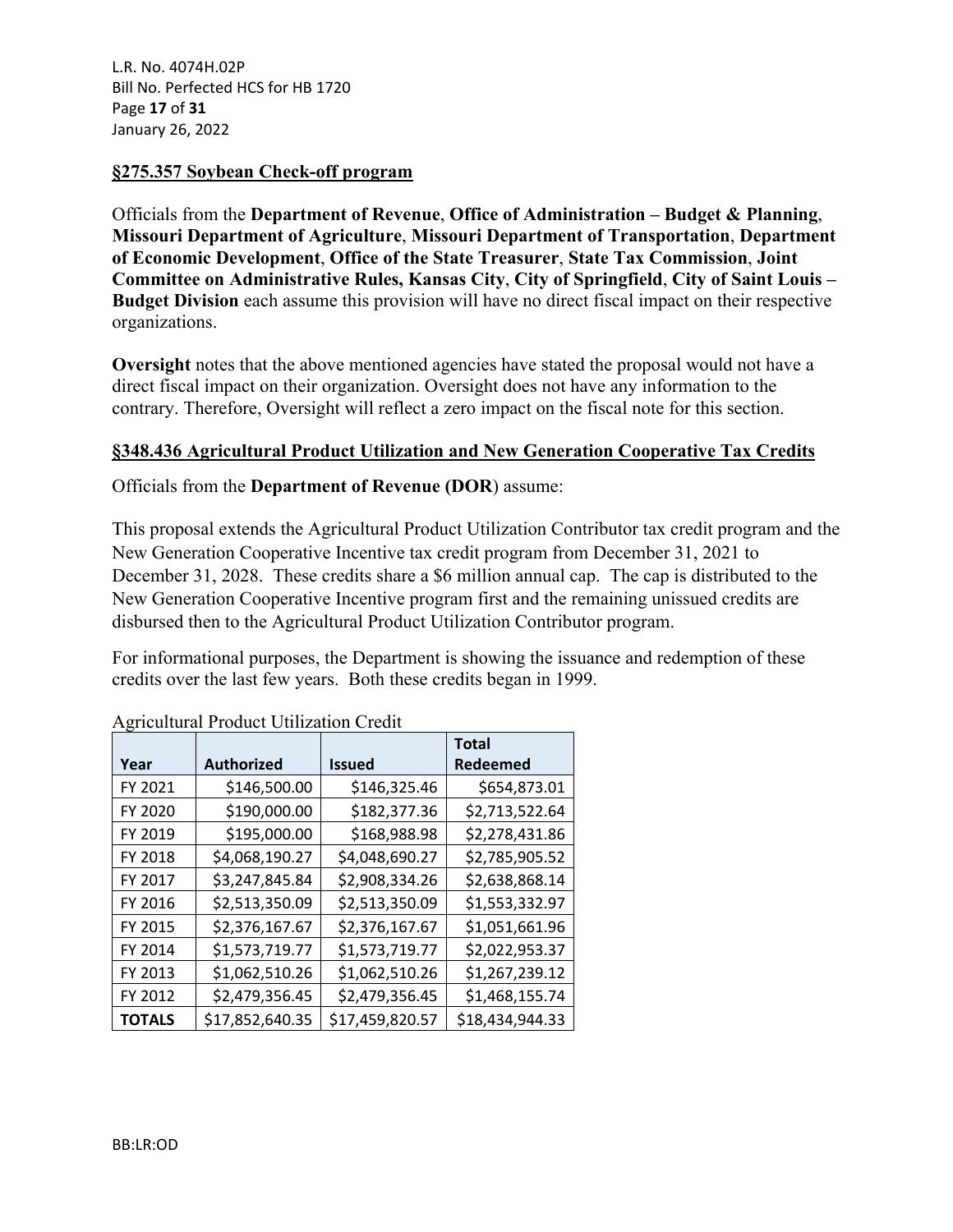L.R. No. 4074H.02P Bill No. Perfected HCS for HB 1720 Page **18** of **31** January 26, 2022

|               |                   |                 | <b>Total</b>    |
|---------------|-------------------|-----------------|-----------------|
| Year          | <b>Authorized</b> | <b>Issued</b>   | Redeemed        |
| FY 2021       | \$12,650,000.00   | \$3,406,311.34  | \$462,260.73    |
| FY 2020       | \$1,500,000.00    | \$360,000.00    | \$467,167.83    |
| FY 2019       | \$3,153,843.50    | \$0.00          | \$839,615.09    |
| FY 2018       | \$2,011,156.50    | \$1,931,717.01  | \$1,431,010.11  |
| FY 2017       | \$1,873,475.00    | \$2,383,129.06  | \$2,093,123.93  |
| FY 2016       | \$1,481,529.00    | \$1,278,144.64  | \$1,730,341.67  |
| FY 2015       | \$7,938,220.00    | \$2,112,545.32  | \$2,842,869.70  |
| FY 2014       | \$4,267,500.00    | \$4,426,280.23  | \$4,747,229.63  |
| FY 2013       | \$5,612,982.00    | \$4,937,489.74  | \$2,100,091.11  |
| FY 2012       | $-5652,500.00$    | \$2,023,500.00  | \$826,952.82    |
| <b>TOTALS</b> | \$39,836,206.00   | \$22,859,117.34 | \$17,540,662.62 |

New Generation Cooperative Credit

This proposal would require that DOR re-implement and/or continue to conduct its processes pertaining to these tax credits until at least December 31, 2028 (and potentially longer if carryovers of such credits may be claimed after that date). For example, DOR would need to accept certifications of assignment of the tax credits, and conduct certain post-issuance compliance functions regarding Tax Credit Accountability Act reports required in connection with the tax credits (see, e.g., Section 135.800, RSMo).

Since DOR has forms and computer programs set up to handle this credit they do not believe this would have any additional administrative impact. However, the restarting of this credit could result in a loss to general revenue and total state revenue of Up to the \$6 million annual cap starting on July 1, 2022 (FY 2023).

Officials from the **Office of Administration (B&P)** assume any producer member (a person, partnership, corporation, trust or limited liability company whose main purpose is agricultural production that invests cash funds to an eligible new generation cooperative or eligible new generation processing entity) who invests cash funds in an eligible new generation cooperative or eligible new generation processing entity may receive a credit against the tax or estimated quarterly tax otherwise due pursuant to chapter 143, other than taxes withheld pursuant to sections 143.191 to 143.265, chapter 147 or chapter 148, in an amount equal to the lesser of fifty percent of such producer member's investment or fifteen thousand dollars.

According to the Tax Credit Analysis, the average annual redemption from FY 2019 to FY 2021 was as follows:

\$1,882,276 Agricultural Product Utilization Contributor Tax Credit \$ 590,015 New Generation Cooperative Incentive Tax Credit \$2,472,291 3-year average annual redemption combined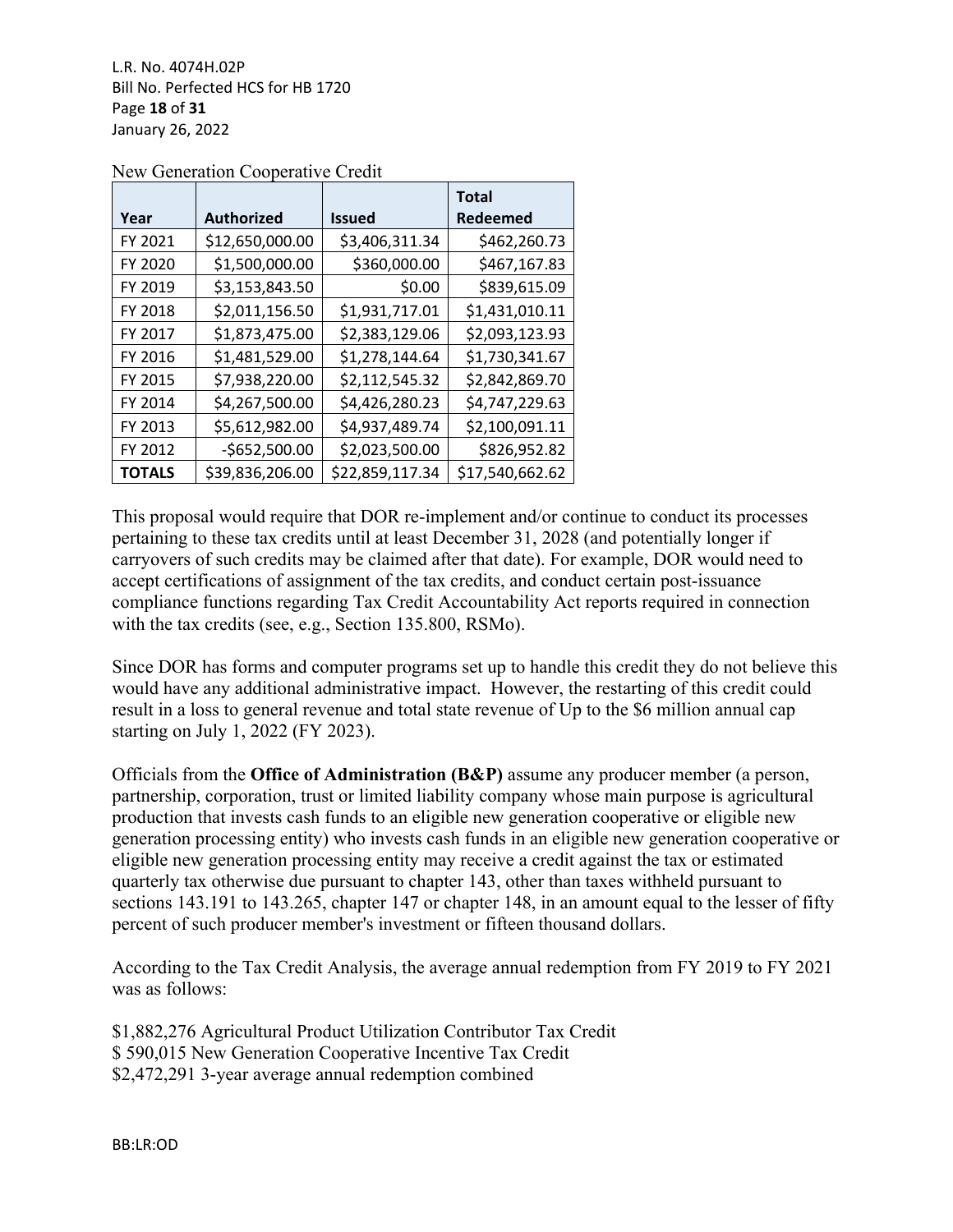L.R. No. 4074H.02P Bill No. Perfected HCS for HB 1720 Page **19** of **31** January 26, 2022

B&P notes that this section would be impacted by the emergency clause. This proposal could reduce general and total state revenue between (\$2,472,291) and (\$6,000,000) annually beginning in FY23.

**Oversight** notes this proposed legislation extends the expiration date for the Agricultural Product Utilization Contributor Tax Credit, as authorized under Section 348.430 and the New Generation Cooperative Incentive Tax Credit, as authorized under Section 348.432.

**Oversight** further notes, the aggregate amount of tax credits issued per fiscal year under Section(s) 348.430 and 348.432 shall not exceed six million dollars (\$6,000,000). In May of each year, the Missouri Agricultural and Small Business Development Authority determines whether six million dollars (\$6,000,000) will be utilized as New Generation Cooperative Incentive Tax Credits or not. The amount of New Generation Cooperative Incentive Tax Credit(s) that are determined to be unused may be sold as Agricultural Product Utilization Contributor Tax Credits.

**Oversight's** policy is to show the extension of the tax credit program(s) in the fiscal note. Oversight notes the current expiration date for the Agricultural Utilization Product Contributor Tax Credit and the New Generation Cooperative Incentive Tax Credit is December 31, 2021. Oversight notes this proposed legislation extends the expiration date to December 31, 2028. Oversight notes that taxpayers who are awarded the Agricultural Product Utilization Contributor Tax Credit or the New Generation Cooperative Incentive Tax Credit in Tax Year 2022 will not file their tax returns claiming the tax credit until after January 1, 2023 (Fiscal Year 2023). Therefore, **Oversight** will report the impact as a result of extending the end date of this tax credit program beginning in Fiscal Year 2023.

**Oversight** notes the five (5) year average (Fiscal Year(s) 2017 – 2021) amount of Agricultural Product Utilization Contributor Tax Credit(s) issued equals \$1,490,943.

**Oversight** notes the five (5) year average (Fiscal Year(s) 2017 – 2021) amount of New Generation Cooperative Incentive Tax Credit(s) issued equals \$1,616,231.

Therefore, for purposes of this fiscal note, **Oversight** will report the extension of these tax credits as a reduction to GR by an amount "up to" \$3,107,174 (the combined five (5) year average amount of tax credits issued  $(\$1,490,943 + \$1,616,231)$  to the shared cap of  $\$6,000,000$ , beginning in Fiscal Year 2023.

# **§275.357 Family Farm Breeding Tax Credit**

# Officials from the **Department of Revenue (DOR)** assume

Section 348.500.2 outlines the definitions and qualifications for participation in the Family Farm Breeding Livestock tax credit program. Previously the definition of "small farmer" required a farmer to have less than \$250,000 in gross sales annually. This proposal is increasing the gross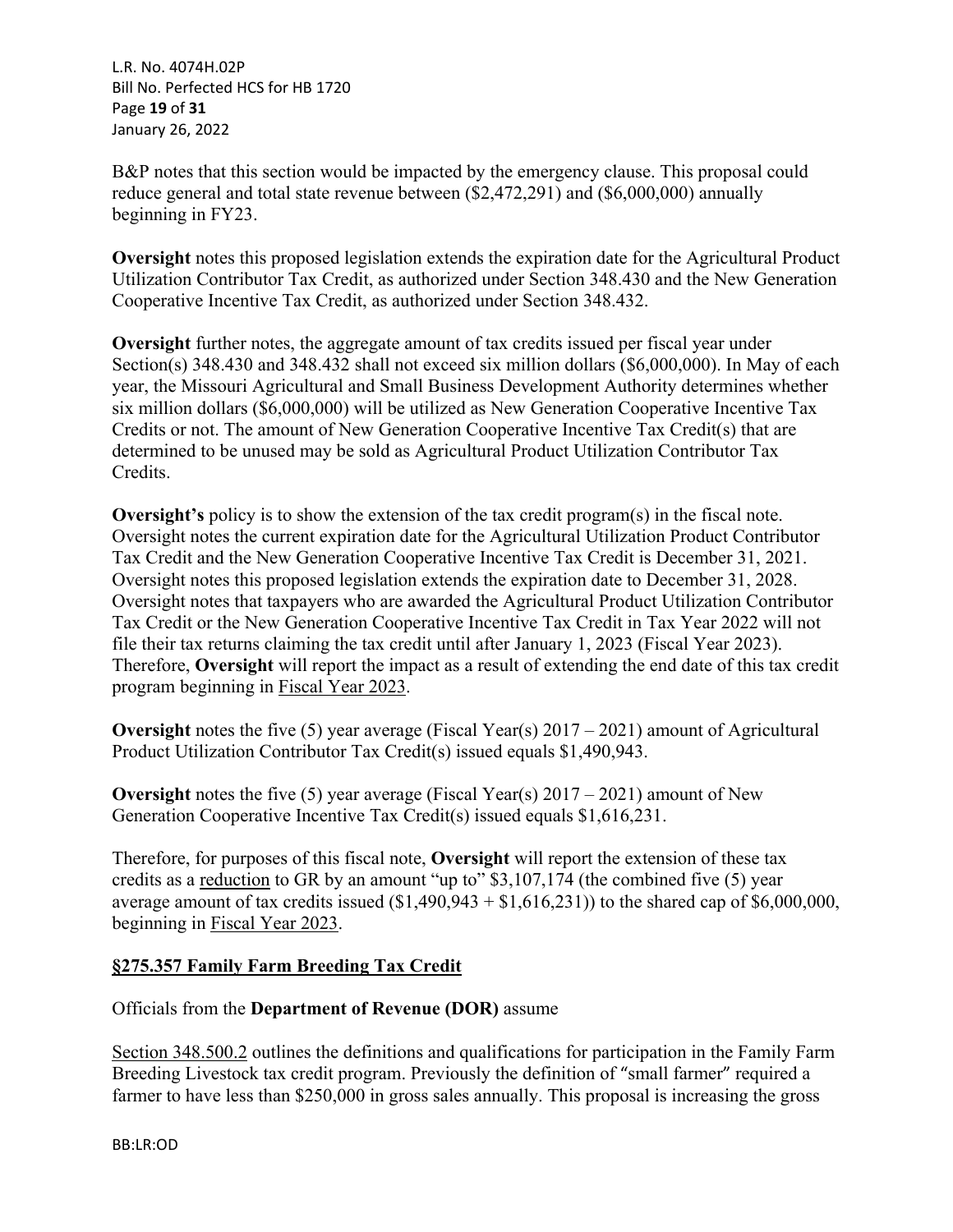L.R. No. 4074H.02P Bill No. Perfected HCS for HB 1720 Page **20** of **31** January 26, 2022

sales limit to \$500,000. Increasing the limit may result in more farmers being able to qualify for the tax credit program.

Section 348.500.4 removes the restriction that a small farmer can only be eligible for one loan per family and per type of livestock. Removing this restriction may also increase the number of tax credits a farmer may receive and could increase the participation in the program of additional farmers.

Section 348.500.5 increases the loan amount for each type of livestock. This may result in larger loans that would qualify for the tax credits. This could also increase the participation in the program by additional farmers.

| <b>Lifestock Type</b> | <b>Current Loan</b> | <b>Amended Loan</b> |
|-----------------------|---------------------|---------------------|
| Beef cattle           | \$75,000            | \$150,000           |
| Dairy cattle          | \$75,000            | \$150,000           |
| Swine                 | \$35,000            | \$70,000            |
| Shepp and goats       | \$30,000            | \$60,000            |

This tax credit program currently has a \$300,000 annual cap. The annual cap on this program is not changed by this proposal. So while these changes may result in more credits being eligible to be claimed, the Department assumes this will not result in additional fiscal impact to the State.

For informational purposes, the Department is providing the amount of credits that have been authorized, issued and redeemed, the last few years.

|               |                   |               | <b>Total</b>    |
|---------------|-------------------|---------------|-----------------|
| Year          | <b>Authorized</b> | <b>Issued</b> | <b>Redeemed</b> |
| FY 2021       | \$12,488.50       | \$2,429.88    | \$18,232.07     |
| FY 2020       | \$26,849.87       | \$16,817.30   | \$9,636.08      |
| FY 2019       | \$14,898.18       | \$39,235.88   | \$34,022.54     |
| FY 2018       | \$42,093.03       | \$52,507.91   | \$106,558.44    |
| FY 2017       | \$66,801.60       | \$70,892.19   | \$27,178.36     |
| FY 2016       | \$72,855.33       | \$48,967.77   | \$35,495.50     |
| FY 2015       | \$40,506.00       | \$39,309.78   | \$24,981.60     |
| FY 2014       | \$39,423.64       | \$34,251.88   | \$22,770.02     |
| FY 2013       | \$39,732.39       | \$35,044.24   | \$32,032.50     |
| FY 2012       | \$31,328.73       | \$32,228.75   | \$53,947.47     |
| <b>TOTALS</b> | \$386,977.27      | \$371,685.58  | \$364,854.58    |

Officials from the **Office of Administration – Budget & Planning (B&P)** assume this proposal would increase the number of famers that would qualify for family farm breeding livestock loans. This provision would also increase the amount of loans that could be taken by farms, depending on the type of livestock.

BB:LR:OD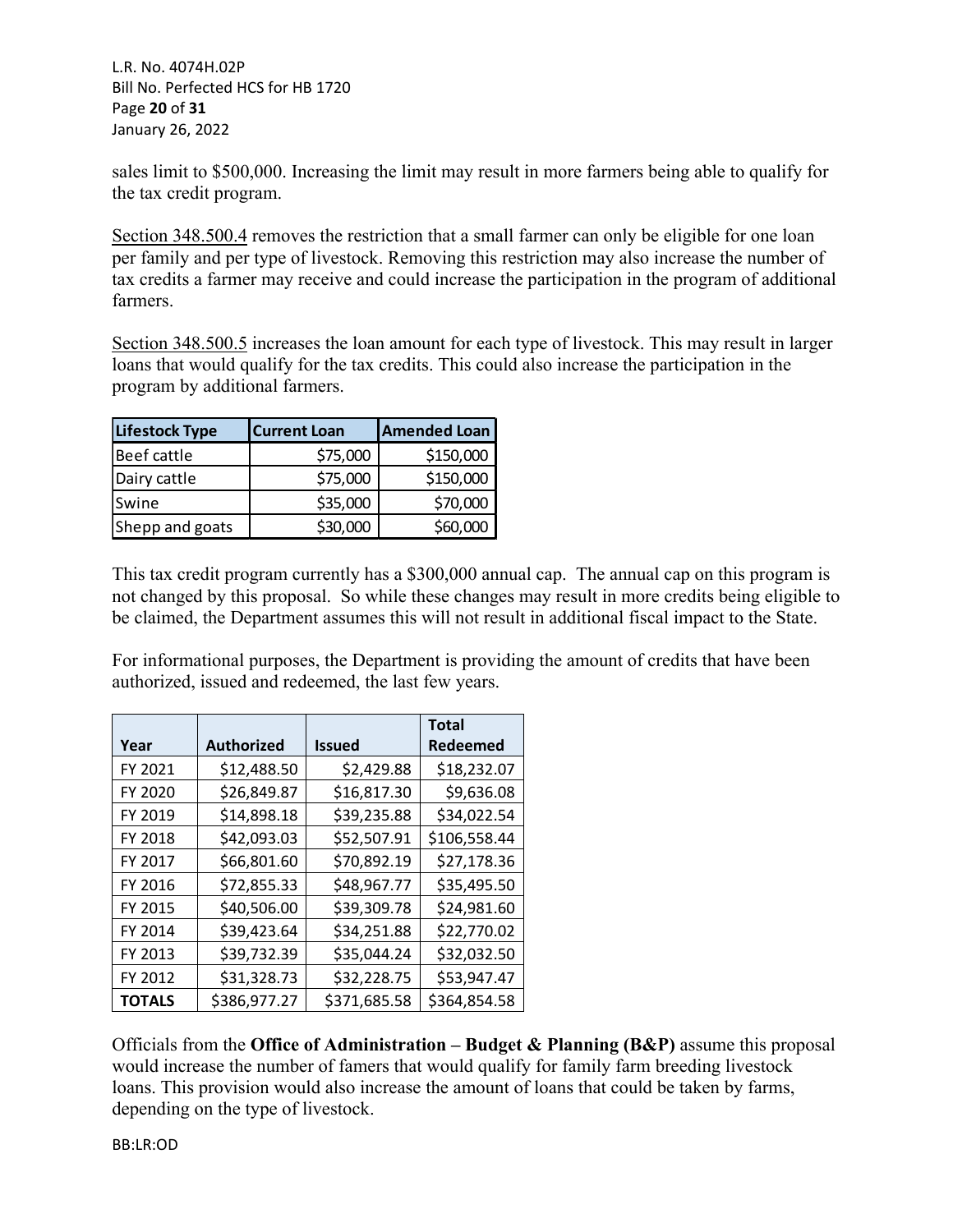L.R. No. 4074H.02P Bill No. Perfected HCS for HB 1720 Page **21** of **31** January 26, 2022

B&P notes that the family farm tax credit is granted to lenders for interest forgone during the first year of a family farm breeding livestock loan. Therefore, this proposal could increase the number and dollar amount of loans granted, which in turn would increase the amount of interest eligible for the tax credit. B&P further notes that this proposal does not change the \$300,000 annual issuance cap on the tax credit program, but it could increase the utilization of the loan program and tax credit. The three-year average issuance amount is \$26,754 (FY19 – FY21).

B&P notes that this section would be impacted by the emergency clause. Therefore, this proposal could increase annual issuances by up to \$273,246 beginning in FY23.

Officials from the DOR assume the proposal will have no fiscal impact on their organization. **Oversight** does not have any information to the contrary. Therefore, Oversight will reflect a zero impact in the fiscal note for DOR for this section.

**Oversight** notes, according to the Tax Credit Analysis form, the Family Farms Act provides Missouri tax credits to lenders in lieu of the first year interest being paid on breeding livestock loans made to "small farmers" who are Missouri residents and who have less than \$250,000 in gross agricultural product sales per year. The maximum eligible loan cannot exceed 90% of the cost of purchasing breeding livestock. Each small farmer shall be eligible for only one family farm livestock loan per immediate household family and only one type of livestock. The maximum amount of loan for each type of livestock is: Beef or Dairy cattle \$75,000; Sheep or Goads \$30,000; Swine \$35,000.

**Oversight** notes the following certificates and amounts have been issued (from Missouri Depart. of Agriculture via e-mail) for the Family Farm Breeding Livestock Loan Program:

|                               | <b>FY 2017</b> | <b>FY 2018</b> | <b>FY 2019</b> | <b>FY 2020</b> | <b>FY 2021</b> |
|-------------------------------|----------------|----------------|----------------|----------------|----------------|
| Certificates<br><b>Issued</b> | 29             | 22             | 15             | 11             |                |
| Amount<br><b>Issued</b>       | \$70,892       | \$52,508       | \$39,236       | \$16,817       | \$12,449       |

**Oversight** notes this proposal expands eligibility to farmers with less than \$500,000 (from \$250,000) in gross agricultural product sales per year, which could expand the program and increase the number of projects that qualify. The program has a \$300,000 annual cap, and Oversight assumes this proposal may increase the number of projects that qualify for the credits; however, Oversight assumes the increase will not be by a substantial amount. Therefore, **Oversight** will reflect a cost of "Less than \$100,000" to the General Revenue Fund for the Family Farm Breeding Tax Credit beginning in Fiscal Year 2023.

# **Sections 643.050, 643.079, 643.245 – Protection Fund – Anhydrous Ammonia Risk Management Subaccount**

BB:LR:OD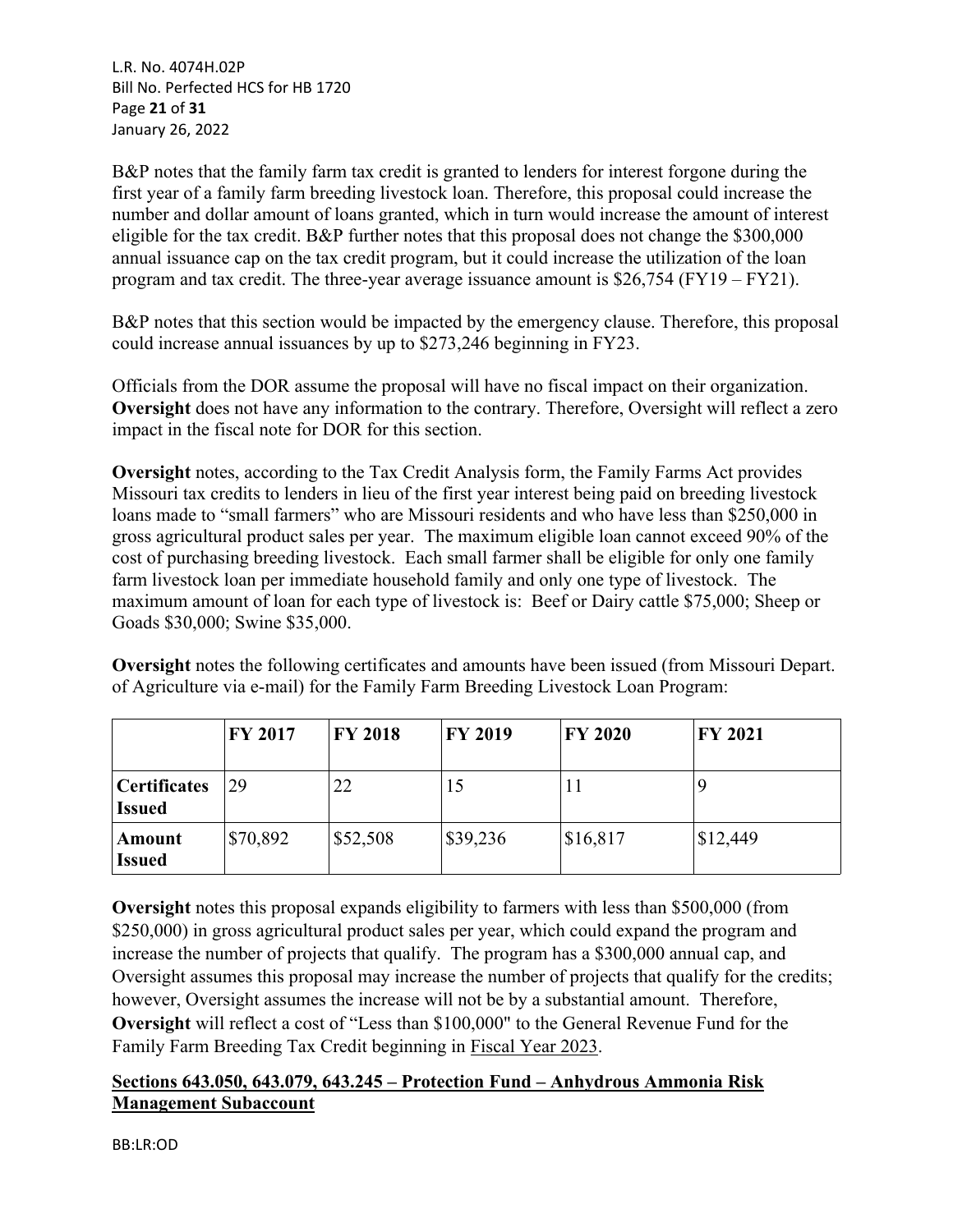L.R. No. 4074H.02P Bill No. Perfected HCS for HB 1720 Page **22** of **31** January 26, 2022

### Officials from **Department of Natural Resources (DNR)** note:

The proposed legislation would cost the Department approximately **\$300,000 in staff time** and workload. After consulting with the State of North Dakota (the only state agency that currently does this activity at the state level), the Department is basing work-load on inspections of regulated facilities once every 4-5 years. Estimate of work with estimate of hours per year - Total 5,500:

50 inspections - 800 hours 50 compliance assistance visits - 250 hours 50 plan reviews - 400 hours Data management - 500 hours Compliance and enforcement - 500 hours Program management - 250 hours Rule development and request to EPA for delegation (first year only) - 500 hours Registration and fee collection - 800 hours Clerical and administrative duties - 1,500 hours

Based on the estimate above, the Department would need 3 additional FTE to accomplish this work.

- 1 FTE Professional Engineer \$58,080
- 1 FTE Environmental Program Analyst \$38,472
- 1 FTE Lead Administrative Support Assistant \$29,808

Environmental Program Analyst – This position would conduct the inspections, maintain the database and assist the public in complying with this regulation. In addition, this position would handle any relevant enforcement work that arose from this activity. The Department may choose to split this work among several different staff, 3/4 FTE performing inspections in 3 different areas of the state and the balance in the central office.

Professional Engineer – This position would include planning and support for the database and guidance/direction regarding enforcement cases. In addition, this position would be involved in ensuring the processing of licenses and fees are conducted in an appropriate fashion, and to resolve any issues that arise with licenses or fees.

Lead Administrative Support Assistant – This position would provide general support including processing reports, general correspondence, etc. In addition, this position could be responsible for processing licenses and fees.

Currently, the authority for enforcing the federal anhydrous ammonia regulations lies with the Environmental Protection Agency (EPA). The Department has spoken with EPA Region VII about requesting delegation and they are open to that but the Department would still need to officially request and receive delegation for this work.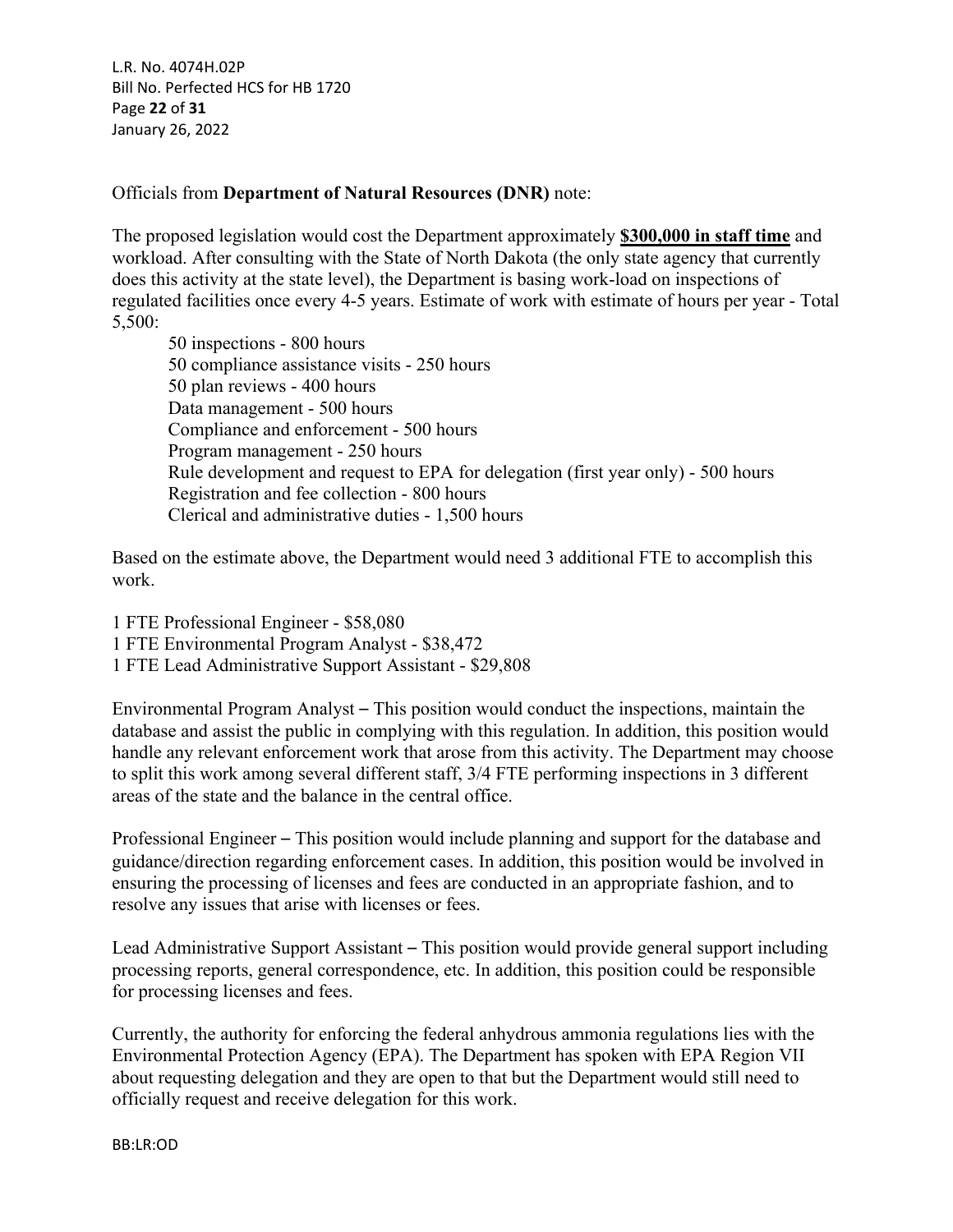L.R. No. 4074H.02P Bill No. Perfected HCS for HB 1720 Page **23** of **31** January 26, 2022

Section §643.079.10 – The proposed legislation requires each retail agricultural facility that uses, stores, or sells anhydrous ammonia to pay a \$200 annual registration fee and an annual tonnage fee of \$1.25 per ton. The proposed legislation also requires each distributor or terminal agricultural facility pay an annual registration fee of \$5,000 and shall not pay a tonnage fee.

Section §643.245 – All registration and tonnage fees collected under §643.079 and any other moneys designated shall be deposited into the Natural Resources Protection Fund – Anhydrous Ammonia Risk Management Plan Subaccount.

### Revenue Impact

**DNR** notes the Missouri Department of Agriculture estimates 203 facilities would be required to pay the \$200 annual registration fee increasing the annual revenue by **\$40,600**.

Average annual tonnage estimates provided by the Missouri Fertilizer Program (March 2020) are 230,813 tons anhydrous ammonia sales. This would increase the annual revenue by **\$288,516**.

"Distributor" or "terminal agricultural facility" is not defined, therefore, it is not possible for the Department to estimate the amount of revenue the \$5,000 registration fee would generate

**Oversight** does not have any information to the contrary in regards to DNR's assumptions; therefore, **Oversight** will reflect DNR's estimated revenue on the fiscal note for the 203 estimated facilities that will pay the \$200 annual registration fee. Oversight will reflect an increase of \$288,516 in revenue for the tonnage fees beginning Fiscal Year 2023. In addition, Oversight will reflect a \$0 (there are no distributors or terminal agricultural facilities in Missouri) or an "Unknown" increase in revenue (there are distributors or terminal agricultural facilities in Missouri that will have to pay the \$5,000 annual registration fee).

Officials from the **Office of Administration – Budget & Planning** and **Department of Revenue** both assume this specific section would not have a direct impact on their respective organizations.

# **Overall Bill**

# **House Amendment 1**

Oversight notes that House Amendment 1 further clarifies & adds a language regarding distributors that sell biodiesel blend directly to final users located in the state. Oversight assumes this will not have an additional fiscal impact.

In response to the previous version of this proposal, officials from the **Department of Economic Development (DED)** assumed the proposal would not have fiscal impact on their respective organization.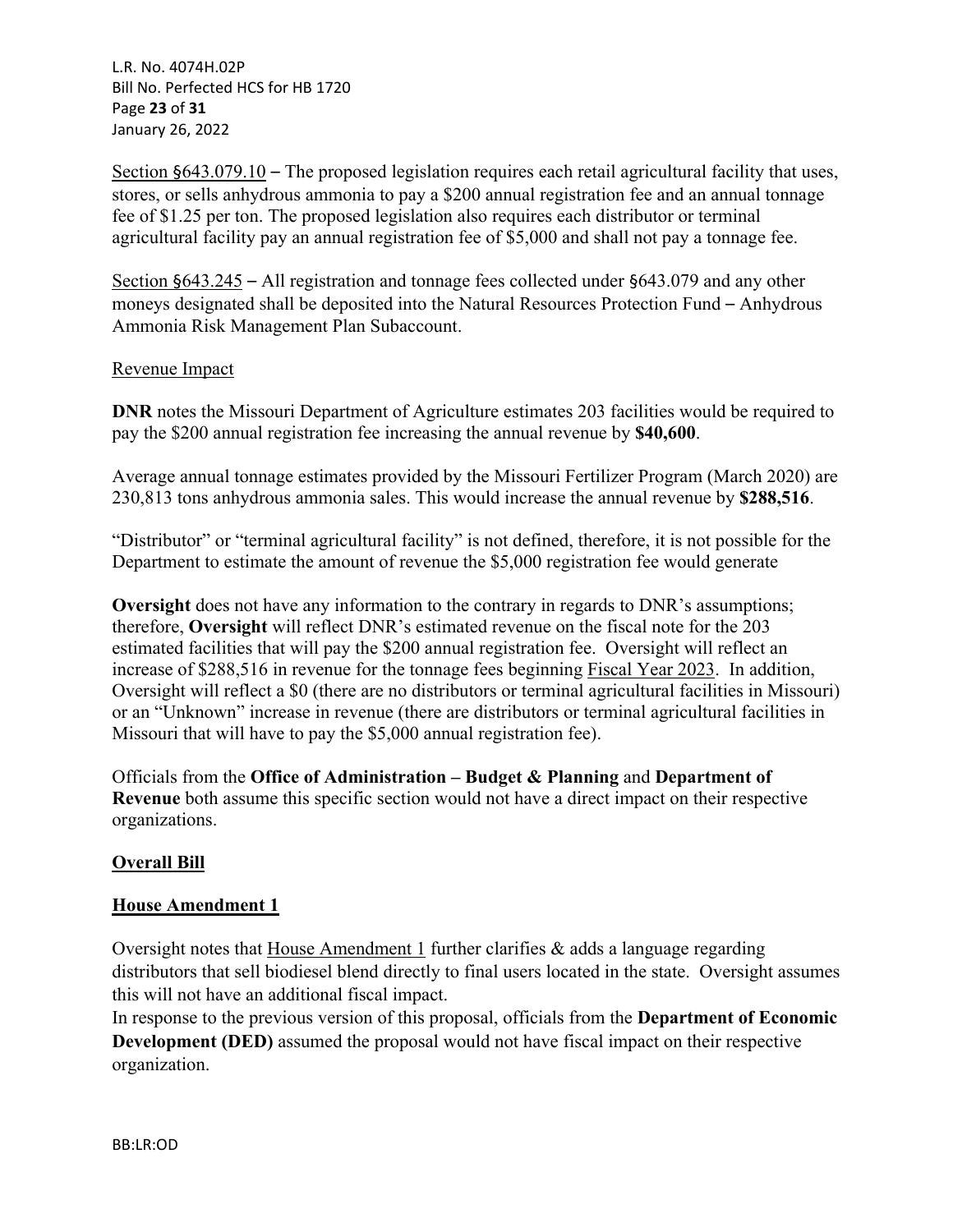L.R. No. 4074H.02P Bill No. Perfected HCS for HB 1720 Page **24** of **31** January 26, 2022

Officials from the **Missouri Department of Transportation**, **Office of the State Treasurer**, **State Tax Commission, Joint Committee on Administrative Rules**, and **City of Springfield**, **City of Saint Louis – Budget Division**, **City of Claycomo**, and the **City of Kansas City** each assume the above tax credits would not have a fiscal impact on their respective organizations.

Therefore, for the purpose of this fiscal note, **Oversight** will reflect zero fiscal impact for the abovementioned organizations.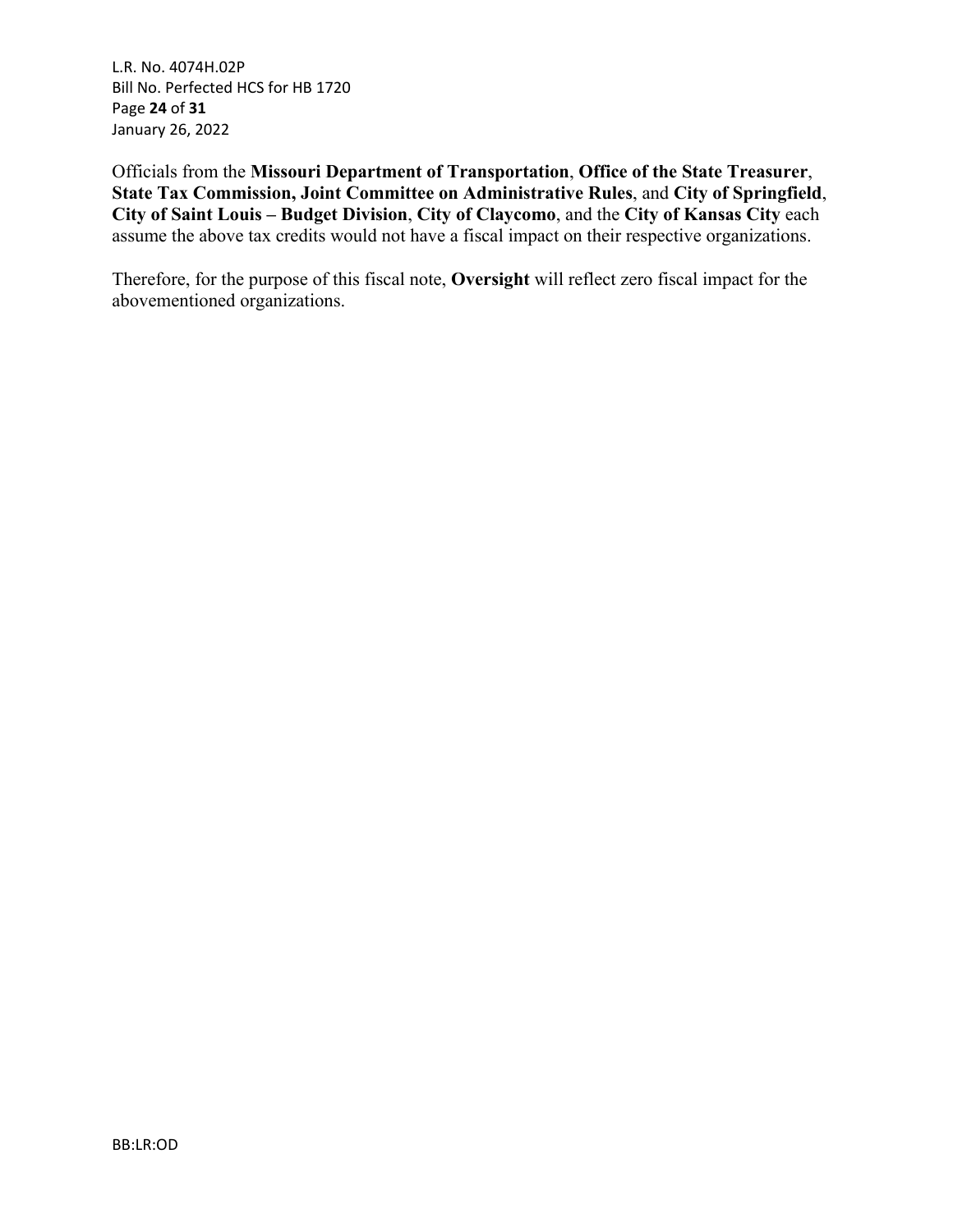| FISCAL IMPACT - State Government                                               | FY 2023                    | FY 2024                    | FY 2025                      |
|--------------------------------------------------------------------------------|----------------------------|----------------------------|------------------------------|
| <b>GENERAL REVENUE FUND</b>                                                    | $(10 \text{ Mo.})$         |                            |                              |
|                                                                                |                            |                            |                              |
| Revenue Reduction - Section 135.305 -<br>Extension of the Wood Energy Tax      | $($1,500,000)$ or<br>up to | $($1,500,000)$ or<br>up to | $($1,500,000)$ or<br>up to   |
| Credit from 06/30/2021 to 06/30/2028                                           | $(\$6,000,000)$            | $(\$6,000,000)$            | $(\$6,000,000)$              |
| $(p.3-5)$                                                                      | depending on               | depending on               | depending on                 |
|                                                                                | appropriation              | appropriation              | appropriation                |
|                                                                                |                            |                            |                              |
| Revenue Reduction - Section 135.686                                            | $Up$ to                    | $Up$ to                    | $Up$ to                      |
| - Extension of Meat Processing Facility                                        | $(\$848,311)$ to           | $($848,311)$ to            | $($848,311)$ to              |
| <b>Investment Tax Credit From December</b>                                     | $(\$2,000,000)$            | $(\$2,000,000)$            | $(\$2,000,000)$              |
| 31, 2021 to December 31, 2028 (p.5-7)                                          |                            |                            |                              |
|                                                                                |                            |                            |                              |
| Revenue Reduction - Section 135.755 -                                          |                            | $Up$ to                    | $Up$ to                      |
| Tax Credit For Ethanol Blended Fuel                                            |                            | $($2,046,041)$ to          | $($2,046,041)$ to            |
| Sales (p.7-11)                                                                 | \$0                        | (\$5,000,000)              | $(\$5,000,000)$              |
|                                                                                |                            |                            |                              |
| Revenue Reduction - Section 135.775 -                                          |                            | $Up$ to                    | $Up$ to                      |
| Tax Credit for Retail Sellers of                                               |                            | $($1,076,601)$ to          | $($1,076,601)$ to            |
| Biodiesel (p.11-13)                                                            | \$0                        | (\$16,000,000)             | (\$16,000,000)               |
|                                                                                |                            |                            |                              |
| $Cost - DOR - Section 135.775.04$<br>implementation p. 12                      |                            |                            |                              |
| Personal Services                                                              | $(\$78,028)$               | $(\$86,555)$               | $(\$88,286)$                 |
| <b>Fringe Benefits</b>                                                         | $(\$52,623)$               | $(\$64,411)$               | $(\$65,699)$                 |
| <b>Expense</b> and Equipment                                                   | $($ \$9,756)               | (\$11, 941)                | (\$12,180)                   |
| Total Costs - DOR                                                              | (\$140,408)                | (\$162,907)                | (\$166, 165)                 |
| FTE Change - DOR                                                               | 3 FTE                      | 3 FTE                      | 3 FTE                        |
|                                                                                |                            |                            |                              |
| FISCAL IMPACT – State Government                                               | FY 2023                    | FY 2024                    | FY 2025                      |
| (continued)                                                                    | $(10 \text{ Mo.})$         |                            |                              |
|                                                                                |                            |                            |                              |
| Revenue Reduction - Section 135.778 -<br>Tax Credit for Producers of Biodiesel |                            | $Up$ to                    | $Up$ to<br>$($2,277,000)$ to |
|                                                                                | \$0                        | $(\$2,277,000)$ to         |                              |
| $(p.13-15)$                                                                    |                            | $(\$4,000,000)$            | $(\$4,000,000)$              |
| Cost - DOR ITSD - Section 135.778 -                                            |                            |                            |                              |
| Tax Credit for Producers of Biodiesel                                          | Could exceed               |                            |                              |
| programing changes for withholding                                             | (\$10,000)                 | \$0                        | \$0                          |
| (p.14)                                                                         |                            |                            |                              |
|                                                                                |                            |                            |                              |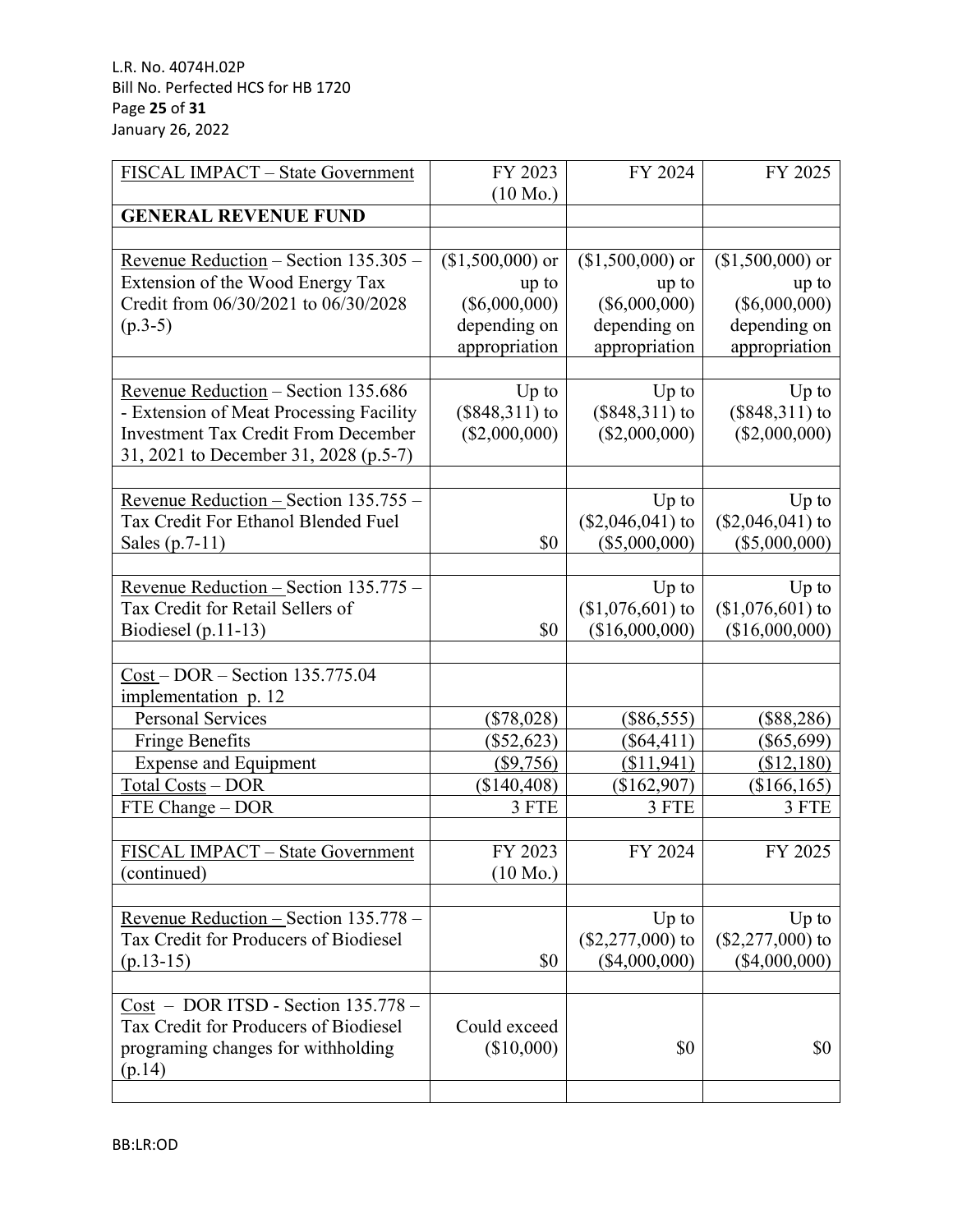| Revenue Reduction - Section 348.436 -<br>Extension of Expiration Date For<br><b>Agricultural Product Utility Contributor</b><br>Tax Credit & New Generation<br>Cooperative Incentive Tax Credit (p.16- | $Up$ to<br>$(\$3,107,174)$ to<br>$(\$6,000,000)$ | $Up$ to<br>$(\$3,107,174)$ to<br>$(\$6,000,000)$           | Up to<br>$(\$3,107,174)$ to<br>$(\$6,000,000)$                                  |
|--------------------------------------------------------------------------------------------------------------------------------------------------------------------------------------------------------|--------------------------------------------------|------------------------------------------------------------|---------------------------------------------------------------------------------|
| 18)                                                                                                                                                                                                    |                                                  |                                                            |                                                                                 |
| Cost - Section 348.500 - Increase in<br>issuance of tax credits for the Family<br>Farm Breeding Livestock tax credit<br>program $(p.18-20)$                                                            | (Less than<br>\$100,000                          | (Less than<br>\$100,000                                    | (Less than<br>\$100,000                                                         |
| <b>ESTIMATED NET EFFECT ON</b><br><b>GENERAL REVENUE FUND</b>                                                                                                                                          | $Up$ to<br>$(S5,705,894)$ to<br>(S14, 250, 408)  | $Up$ to<br>(S11, 118, 035)<br><u>to</u><br>(S39, 262, 907) | $\overline{\mathbf{U}}$ p to<br>(S11, 121, 293)<br><u>LO</u><br>(S39, 266, 165) |
|                                                                                                                                                                                                        |                                                  |                                                            |                                                                                 |
|                                                                                                                                                                                                        |                                                  |                                                            |                                                                                 |
| <b>NATURAL RESOURCES</b><br><b>PROTECTION FUND -</b><br><b>ANHYDROUS AMMONIA RISK</b><br><b>MANAGEMENT PLAN</b><br><b>SUBACCOUNT</b>                                                                   |                                                  |                                                            |                                                                                 |
| Revenue - Section §643.079.10 -DNR -<br>\$200 annual registration fees for<br>agricultural retailers of anhydrous<br>ammonia (p.21-22)                                                                 | \$33,833                                         | \$40,600                                                   | \$40,600                                                                        |
| FISCAL IMPACT - State Government<br>(continued)                                                                                                                                                        | FY 2023<br>$(10 \text{ Mo.})$                    | FY 2024                                                    | FY 2025                                                                         |
| Revenue §643.245 - DNR - tonnage<br>fees for agricultural retailers of<br>anhydrous ammonia (p.21-22)                                                                                                  | \$240,430                                        | \$288,516                                                  | \$288,516                                                                       |
| Revenue -- §643.079.10-DNR - \$5,000<br>annual registration fees for distributors<br>or terminal facilities (p.21-22)                                                                                  | \$0 to<br>Unknown                                | $$0$ to<br>Unknown                                         | $$0$ to<br>Unknown                                                              |
| $Cost$ – DNR p. 21<br><b>Personal Services</b>                                                                                                                                                         | $(\$105,300)$                                    | $(\$128,887)$                                              | (\$131,465)                                                                     |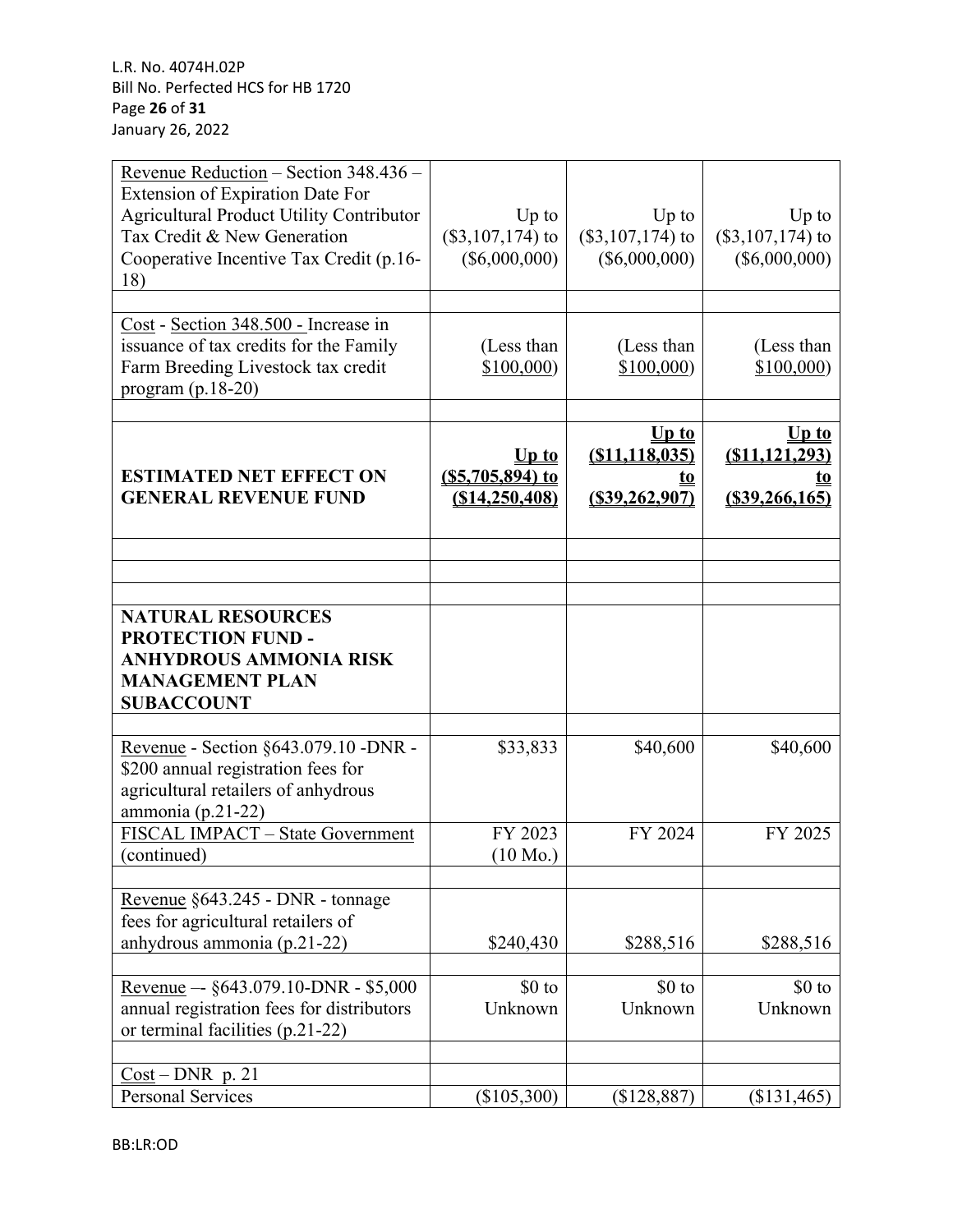L.R. No. 4074H.02P Bill No. Perfected HCS for HB 1720 Page **27** of **31** January 26, 2022

| <b>Fringe Benefits</b>            | $(\$72,289)$        | $(\$87,594)$        | $(\$88,458)$        |
|-----------------------------------|---------------------|---------------------|---------------------|
| <b>Expense and Equipment</b>      | (\$14,821)          | $(\$6,901)$         | $(\$7,039)$         |
| <b>Total Costs - DNR</b>          | $(\$192,410)$       | $(\$223,383)$       | $(\$226,962)$       |
| FTE Change – DNR                  | 3 FTE               | 3 FTE               | 3 FTE               |
|                                   |                     |                     |                     |
| Cost - DNR - OA-ITSD Services     |                     |                     |                     |
|                                   | (\$20,000)          | \$0                 | \$0                 |
|                                   |                     |                     |                     |
| <b>TIMATED NET EFFECT ON THE</b>  |                     |                     |                     |
| <b>NATURAL RESOURCES</b>          |                     |                     |                     |
| <b>PROTECTION FUND</b>            | <b>Could exceed</b> | <b>Could exceed</b> | <b>Could exceed</b> |
|                                   | \$61,853            | \$105,735           | \$102,154           |
|                                   |                     |                     |                     |
| Estimated Net FTE Change on Other | 3 FTE               | 3 FTE               | 3 FTE               |
|                                   |                     |                     |                     |
| <b>State Funds</b>                |                     |                     |                     |

| FISCAL IMPACT - Local Government | FY 2023            | FY 2024 | FY 2025 |
|----------------------------------|--------------------|---------|---------|
|                                  | $(10 \text{ Mo.})$ |         |         |
|                                  |                    |         |         |
|                                  | \$0                | \$0     | \$(     |
|                                  |                    |         |         |

### FISCAL IMPACT – Small Business

This proposed legislation could positively impact any small business that qualifies for the various tax credits.

# FISCAL DESCRIPTION

This bill modifies the provisions relating to agricultural economic opportunities.

LAND SURVEYS (Sections 60.301, 60.315, and 60.345 RSMo.)

The bill adds "center of section" to the points of land included in the definition of "corners of the United States public land survey".

The bill substitutes the phrase "an existent corner" with "a position" within the definition of "obliterated, decayed or destroyed corner".

A description of the procedure used to relate the intersection of meridional and latitudinal lines to the measurement between four known corners is repealed.

BB:LR:OD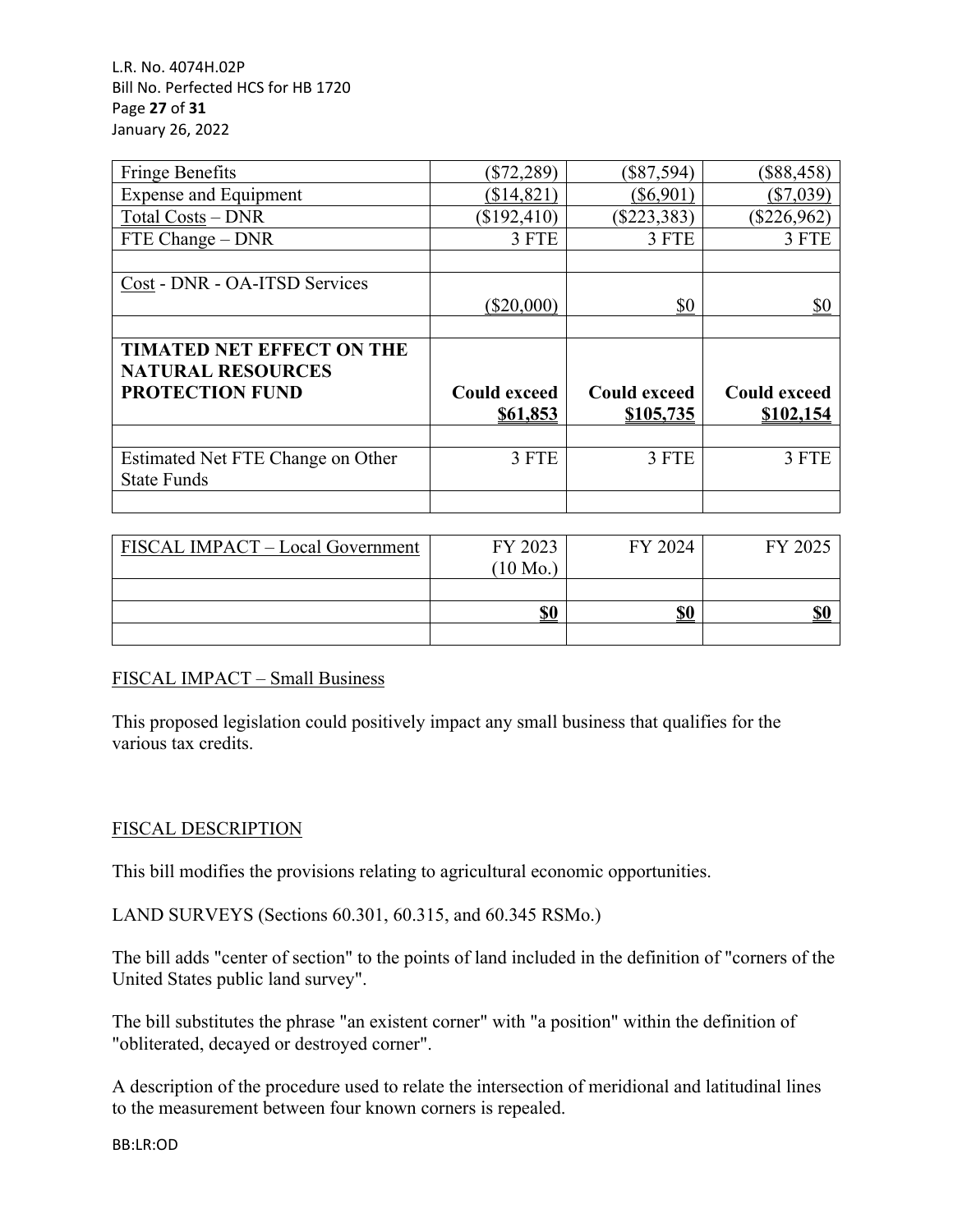L.R. No. 4074H.02P Bill No. Perfected HCS for HB 1720 Page **28** of **31** January 26, 2022

Certain options that can be used to reestablish lost standard corners and lost section and quartersection corners are repealed and replaced with the single proportionate method.

The bill also provides that the proportional position shall be offset, if necessary, in a cardinal direction to the true line defined by the nearest adjacent corners on opposite sides of the quarter corner to be established.

### WOOD ENERGY TAX CREDIT (135.305)

The bill extends the tax credit for Missouri wood energy producers from June 30, 2020 to June 30, 2028.

### MEAT PROCESSING FACILITY INVESTMENT TAX CREDIT (135.686)

Currently, the Meat Processing Facility Investment Tax Credit for the expansion or modernization of meat processing facilities is set to expire on December 31, 2021. The bill extends the tax credit until December 31, 2028. The bill also limits the tax credit to taxpayers who own a meat processing facility in the state and employ less than 500 people at all processing facilities nationwide.

### ETHANOL RETAILERS INCENTIVE (135.755)

 For all tax years beginning on or after January 1, 2023, the bill authorizes a tax credit for retail dealers (or distributors who sell directly to the final user located in this state) selling higher ethanol blend at the retail dealer's service station. The credit will be equal to \$0.05 per gallon of higher ethanol blend sold and dispensed through metered pumps at the service station during the tax year. The tax credit will be nontransferable and nonrefundable but may be carried forward to any of the five subsequent tax years. The total amount of tax credits authorized under the bill in a given fiscal year will not exceed \$5 million. The program will sunset on December 31, 2028, unless reauthorized by the General Assembly.

### BIODIESEL INCENTIVE PROGRAMS (Sections 135.775 and 135.778)

For all tax years beginning on or after January 1, 2023, the bill authorizes a tax credit for retail dealers selling a biodiesel blend at the retail dealer's service station. The credit will be equal to \$0.02 per gallon for between a 5% and 10% blend and \$0.05 per gallon of in excess of a 10% blend sold and dispensed through metered pumps at the service station during the tax year. The tax credit will be nontransferable and nonrefundable but may be carried forward to any of the five subsequent tax years. The total amount of tax credits authorized under the bill in a given fiscal year will not exceed \$16 million. The program will sunset on December 31, 2028, unless reauthorized by the General Assembly.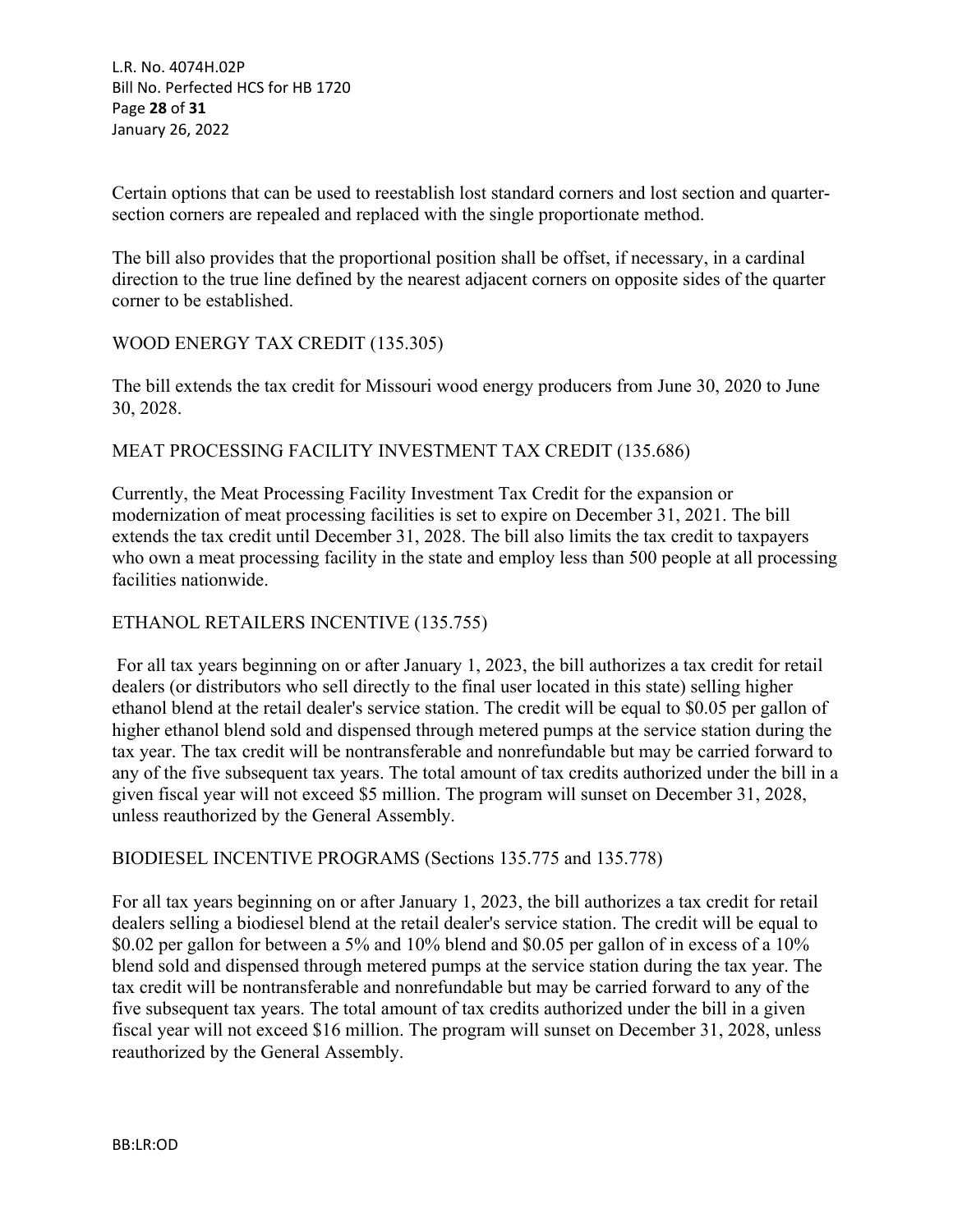L.R. No. 4074H.02P Bill No. Perfected HCS for HB 1720 Page **29** of **31** January 26, 2022

For all tax years beginning on or after January 1, 2023, the bill authorizes a tax credit for Missouri biodiesel producers in the state. The credit will be equal to \$0.02 per gallon produced by the Missouri biodiesel producer during the tax year. A biodiesel producer that does not qualify as a Missouri biodiesel producer, as defined by in the bill, may claim a prorated tax credit based on the percentage of the producer's feedstock that originates in Missouri.

If the tax credit exceeds the taxpayer's tax liability, the difference shall be refundable. The total amount of tax credits authorized under the bill in a given fiscal year will not exceed \$4 million. The program will sunset on December 31, 2028, unless reauthorized by the General Assembly.

### SOYBEAN PRODUCERS ASSESSMENT (275.357)

Currently, the federal soybean producers assessment is 0.5% of the net market price of soybeans grown in this state and the state assessment is one half of the national assessment. This bill specifies that as long as the federal assessment remains at 0.5%, the state assessment must correspond to the state credit of the total assessment paid to the commodity merchandising council.

If federal assessment is reduced or ceases, the state assessment will be equal to 0.5% of the net market price of soybeans grown with in the state. The bill specifies how the state and federal assessments are to be collected and remitted and that the state feeds are subject to refund.

### AGRICULTURAL TAX CREDIT EXTENSIONS (Section 348.436)

Currently, the Agricultural Product Utilization Contributor Tax Credit under Section 348.430, and the New Generation Cooperative Incentive Tax Credit under Section 348.432 are set to expire on December 31, 2021. The bill extends the expiration date to December 31, 2028.

### FAMILY FARMS ACT (Section 348.500)

Currently, a small farmer may qualify for the Family Farm Livestock Loan Program if he or she is a farmer that is a Missouri resident who has less than \$250,000 in gross sales per year and is only eligible for one loan per family and for only one type of livestock. The bill allows a farmer to qualify if he or she has less than \$500,000 in gross sales per year and removes the restriction to only one loan per family. In addition, the bill doubles the maximum amount of the loan for each type of livestock.

### ANHYDROUS AMMONIA (Sections 643.050, 643.079, 643.245 and repeal of 266.355)

The bill repeals provisions of law that give the Department of Agriculture oversight over standards relating to anhydrous ammonia and authorizes the Air Conservation Commission to adopt, promulgate, amend, and repeal rules and regulations for covered processes at agricultural stationary sources that use, store, or sell anhydrous ammonia, and regulations necessary to implement and enforce the risk management plans under the federal Clean Air Act.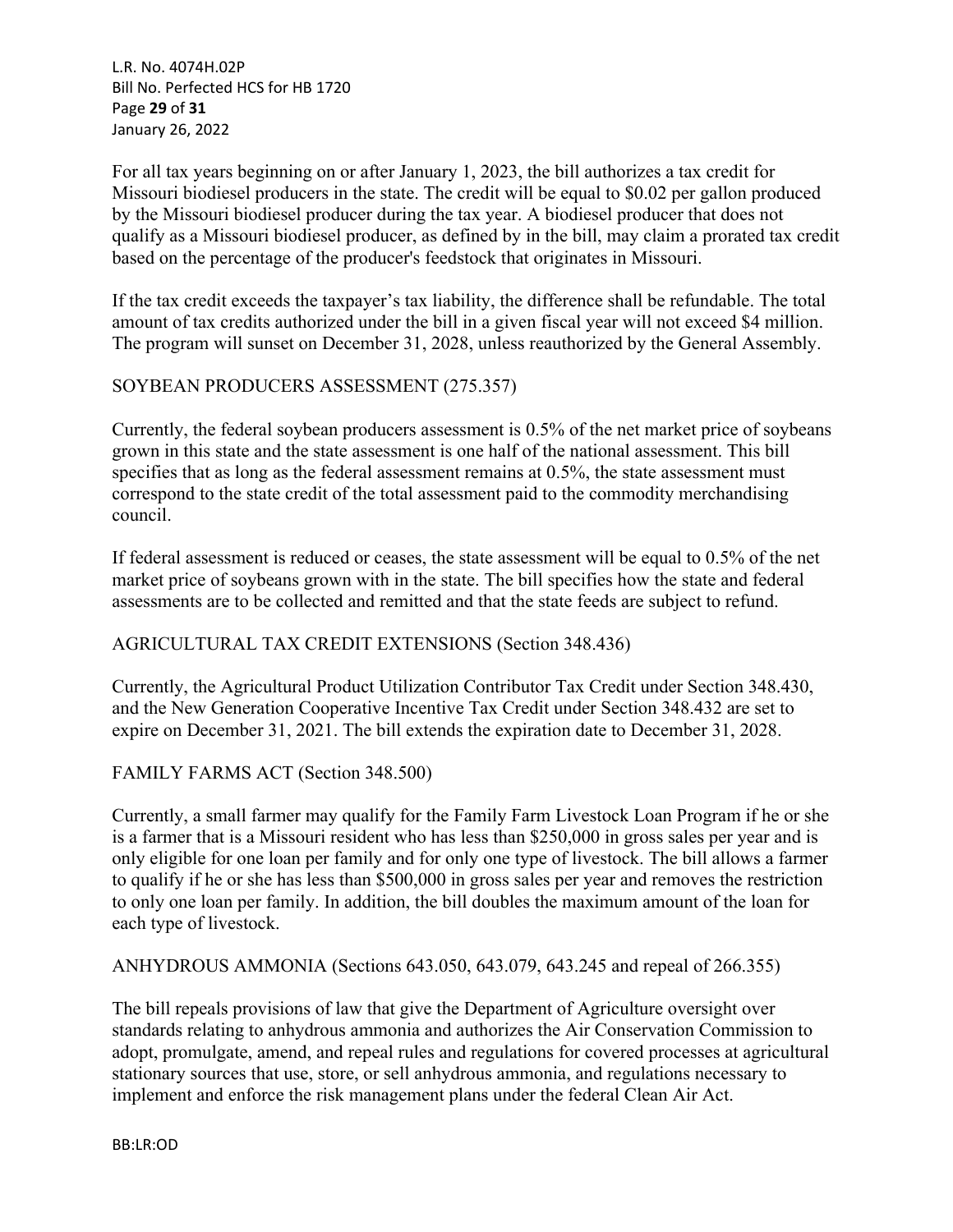L.R. No. 4074H.02P Bill No. Perfected HCS for HB 1720 Page **30** of **31** January 26, 2022

Each retail agricultural facility that uses, stores, or sells anhydrous ammonia that is an air contaminant source subject to a risk management plan under the federal Clean Air Act must pay an annual registration of \$200. The bill also establishes an annual tonnage fee for anhydrous ammonia of \$1.25 per ton used or sold.

Each distributor or terminal agricultural facility that uses, stores, or sells anhydrous ammonia that is an air contaminant source subject to a Risk Management Plan Program 3 under federal regulations relating to chemical accident prevention must pay an annual registration of \$5,000 and does not pay a tonnage fee.

The bill creates the "Anhydrous Ammonia Risk Management Plan Subaccount" within the Natural Resources Protection Fund which shall consist of fees required in these provisions.

This legislation is not federally mandated, would not duplicate any other program and would not require additional capital improvements or rental space.

The bill contains an emergency clause.

This legislation is not federally mandated, would not duplicate any other program and would not require additional capital improvements or rental space.

### SOURCES OF INFORMATION

Department of Revenue Office of Administration – Budget & Planning Department of Natural Resources Missouri Department of Transportation Joint Committee on Administrative Rules Office of the State Treasurer State Tax Commission City of Springfield City of Kansas City City of Saint Louis – Budget Division

BB:LR:OD